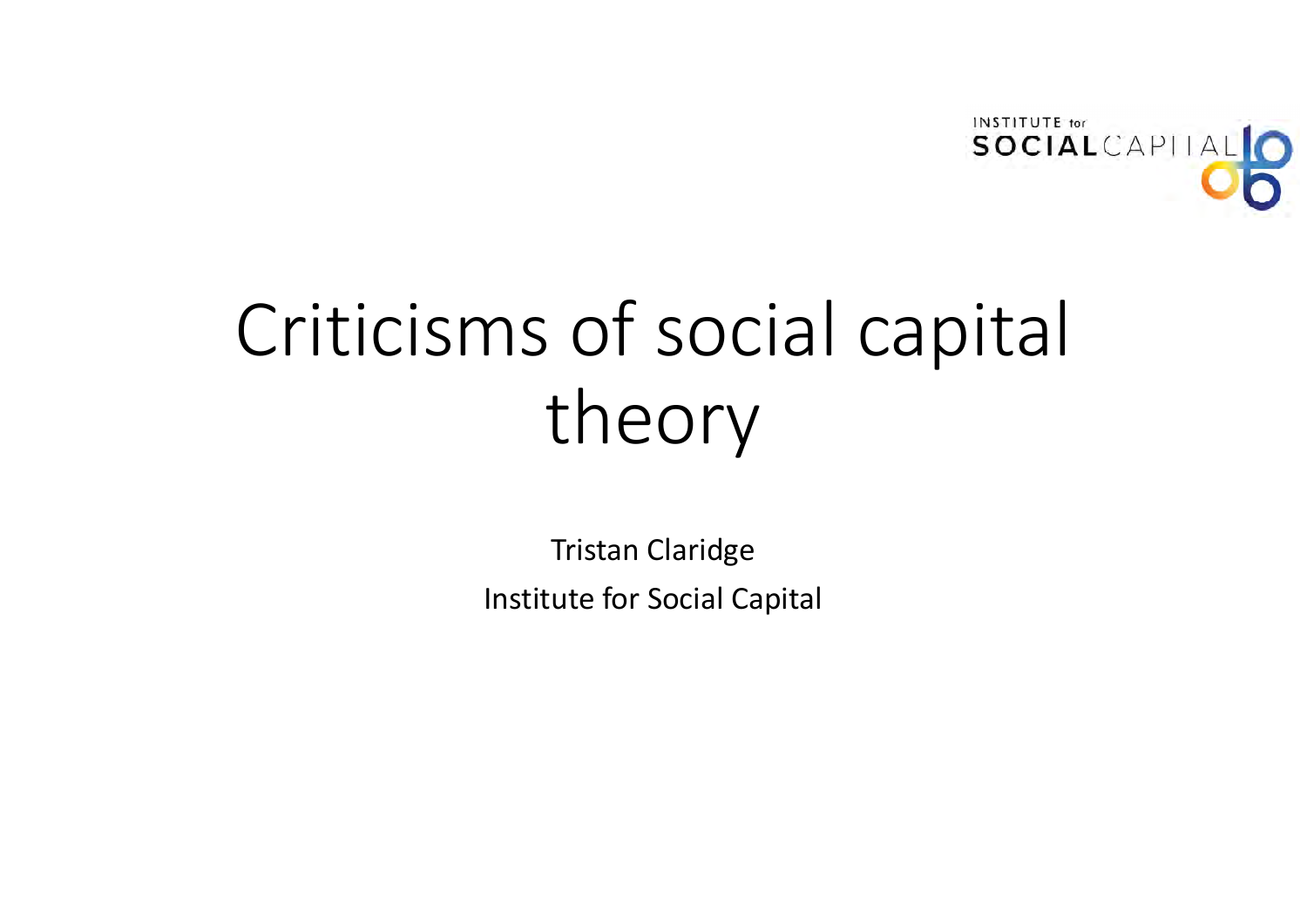

## Overview

- • Common approaches to deal with conceptual problems of social capital
- $\bullet$ Social capital as <sup>a</sup> contested concept
- $\bullet$ • The wicked problem framework
- $\bullet$ The criticisms of social capital as "wicked problems"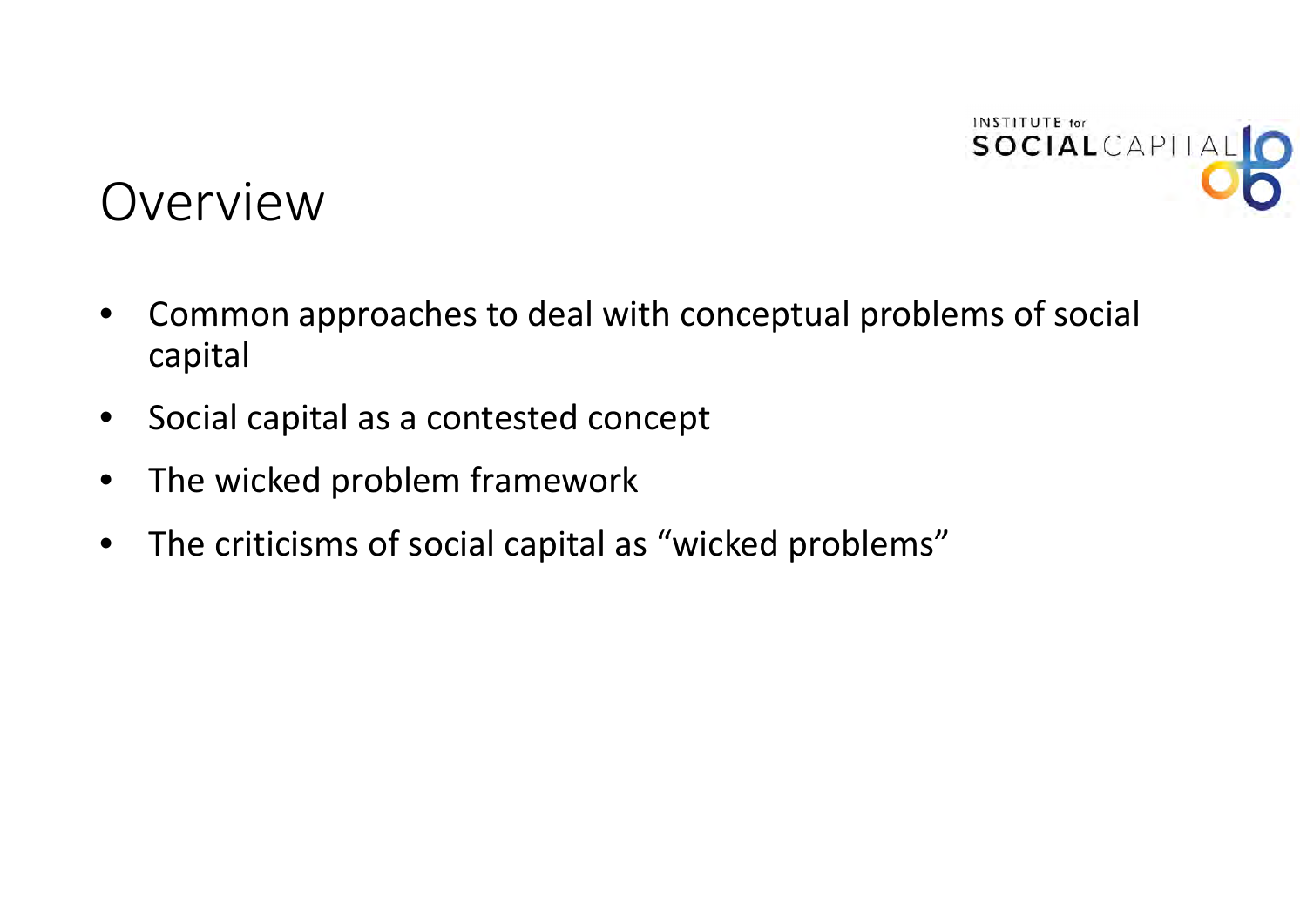

## Criticisms of social capital

- Social capital as <sup>a</sup> term and concept has been tarnished by widespread, uncritical, and inappropriate use
- The critical literature has grown in parallel with the empirical and theoretical literature on the concept
- Ben Fine claimed his criticisms, in summary form, "now seem to have been both recognised and accepted at <sup>a</sup> level of 99 per cent or more" (Fine, 2010, p.126)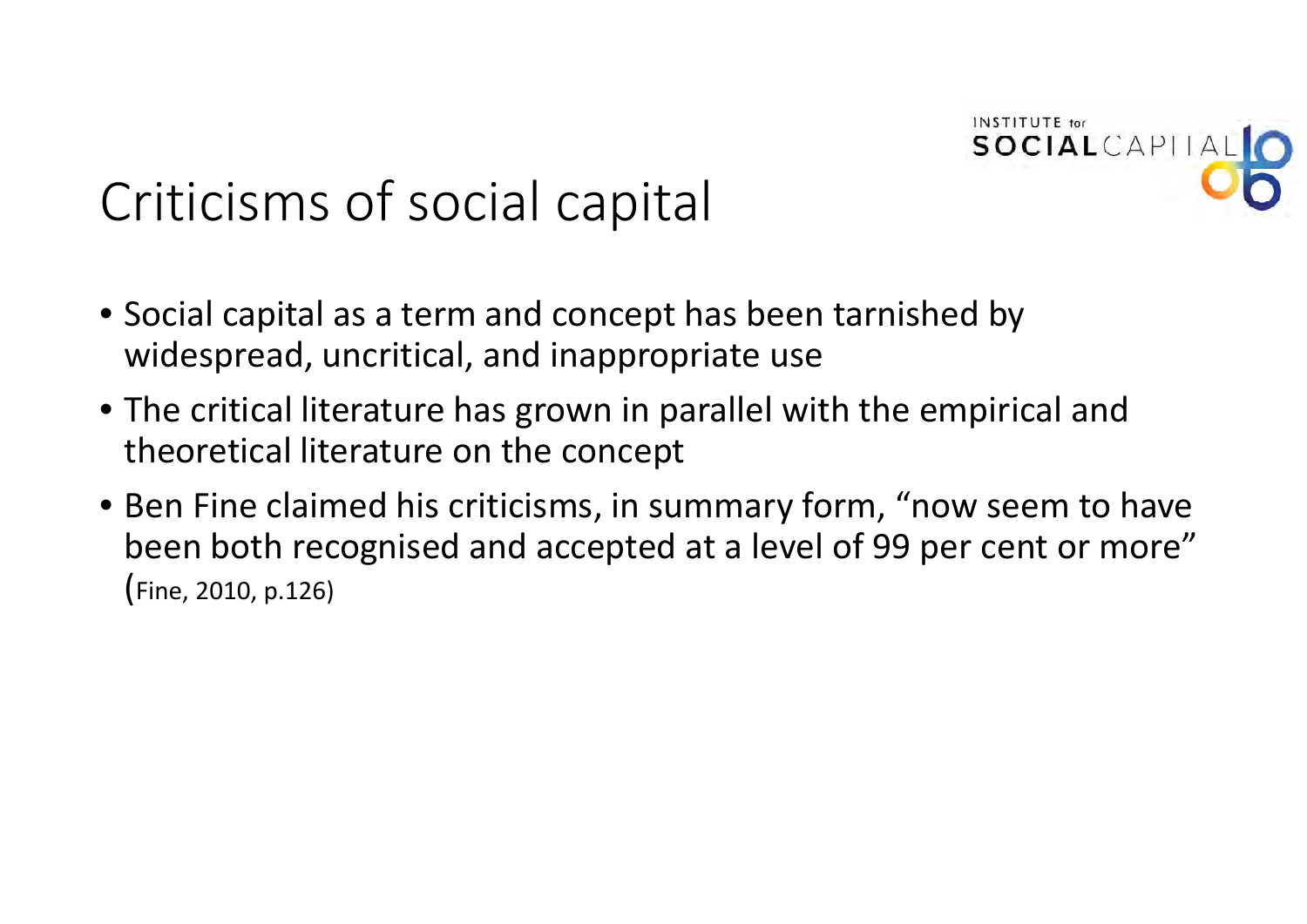

## Social capital concept

- Social capital is powerfully intuitive and appealing for <sup>a</sup> variety of reasons
- The concept however involves numerous inconsistencies, incongruences, and paradoxes
- Hunter (2004) deployed the metaphor of social capital as Hydra
	- In Greek mythology, the Hydra 'had <sup>a</sup> prodigious dog‐like body, and eight or nine snaky heads, one of them immortal'.

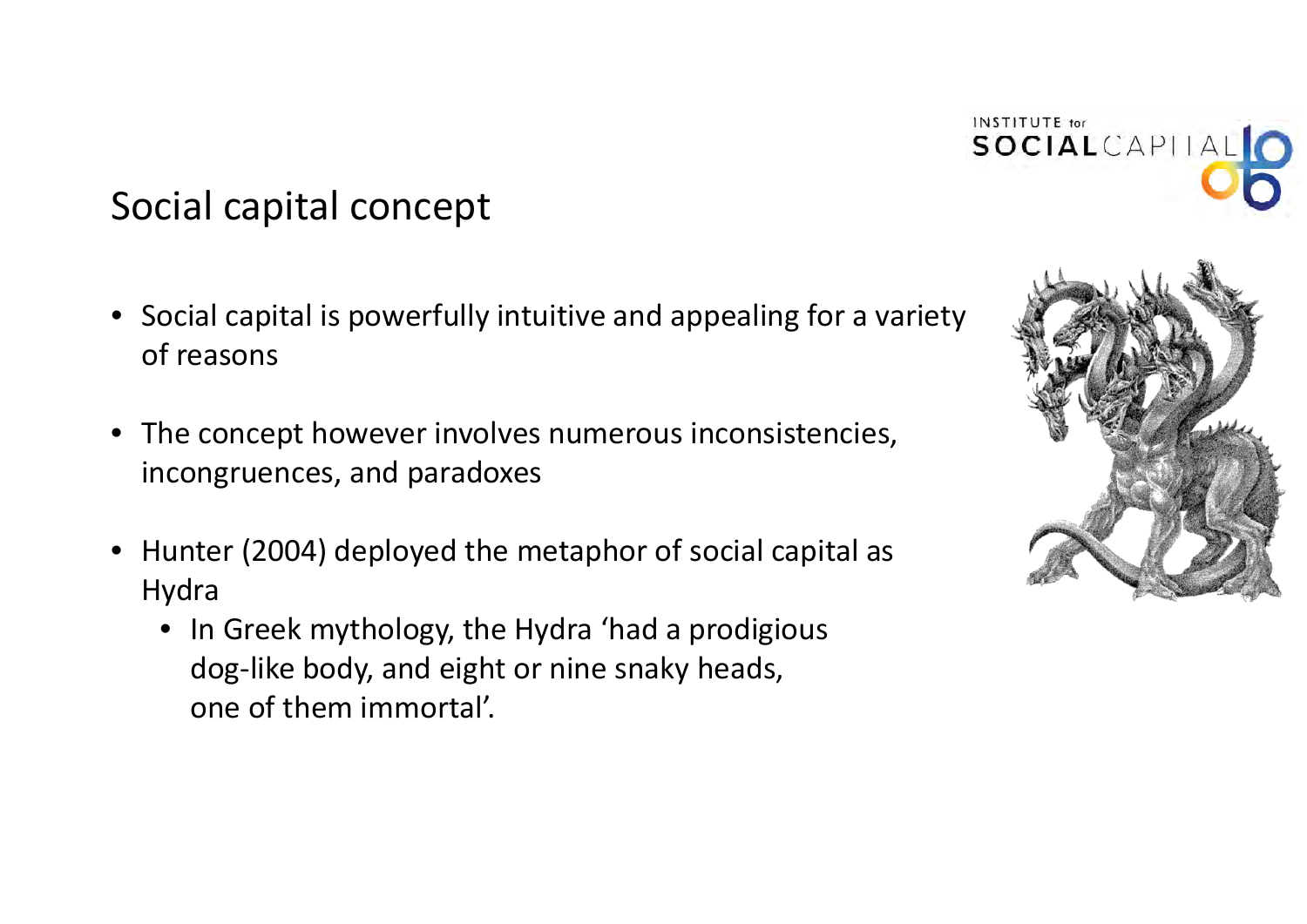## Ben Fine's Criticisms of Social Capital



- is totally chaotic in definition, method and theory;
- is indiscriminately deployed across applications and can be more or less anything, in principle if not in practice;
- is parasitic on, and crudely simplifying of, other socialsocial theory;
- misunderstands both social and capital;
- $\bullet$ is complicit with mainstream economics, 'economics imperialism', and rational choice theory;
- neglects the economic, power, conflict, the state, gender, race, class, ethnicity, global, context, etc.;
- is self-help raised from individual to community level;
- has discardedpiecemeal, alongside other omitted factors;
- (Fine, 2010, p.126)
- induces hack academia ('hackademia') in publication, research and funding;
- fails to address criticism other than incorporating it as another factor;

**INSTITUTE** for

SOCIALCAPITAL

- is Third Wayism as weak response to neo‐liberalism;
- has been heavily promoted by the World Bank as <sup>a</sup> rhetoricalI device associated with the shift from the Washington to the post-Washington Consensus;
- is a peculiar end‐of‐millennium product of the retreat from the dual extremes of postmodernism<br>and neo-liberalism and neo-liberalism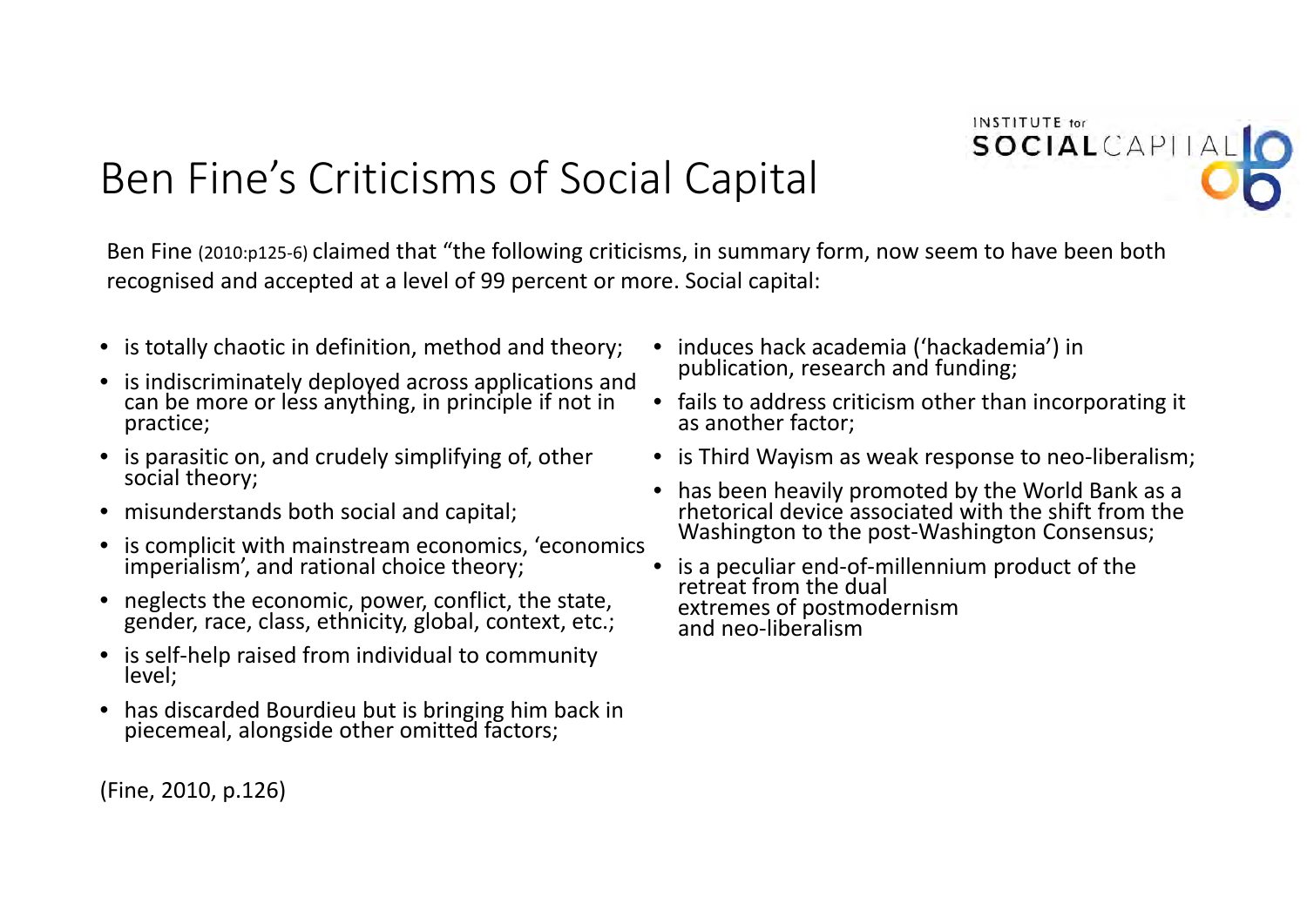

#### What do scholars do about the problems?

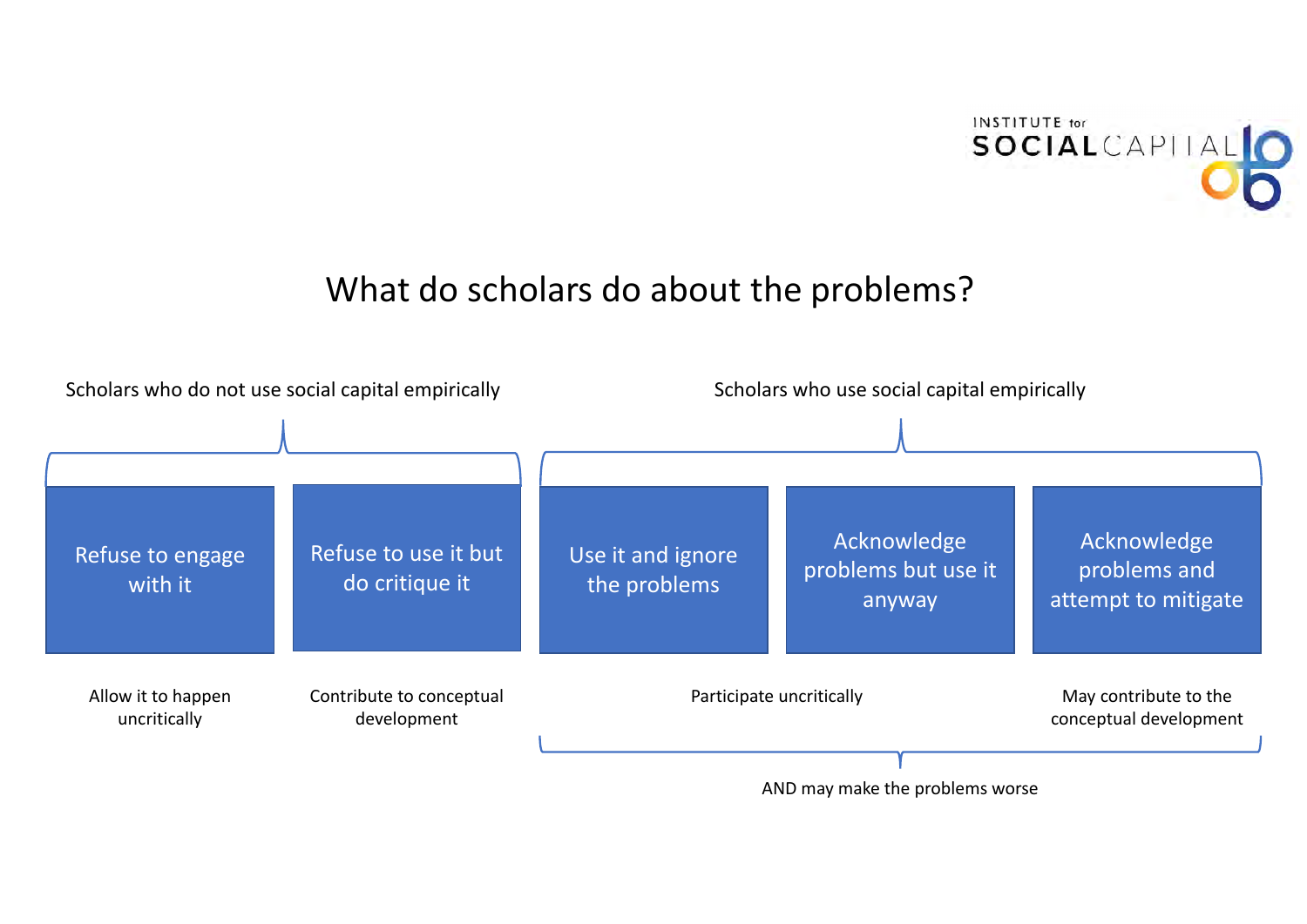

#### Simple solutions … 1. Expand the concept

- One solution is to add what is missing
- Scholars tend to add another variable or three (Fine 2010)
- This complicates further and generally solves few of the underlying problems

List of what is missing to bring back:

- Power and conflict
- The state
- Gender
- •• Race and ethnicity
- Class
- •Inequality and discrimination
- $\bullet$ • etc

*"combining <sup>a</sup> series of fragments from different conceptual perspectives is itself unlikely to produce <sup>a</sup> consistent theoretical approach, but the actual theory building part of the social capital literature is minimal, with more of <sup>a</sup> "circus tent quality" (Haynes, 2014:p8‐9)*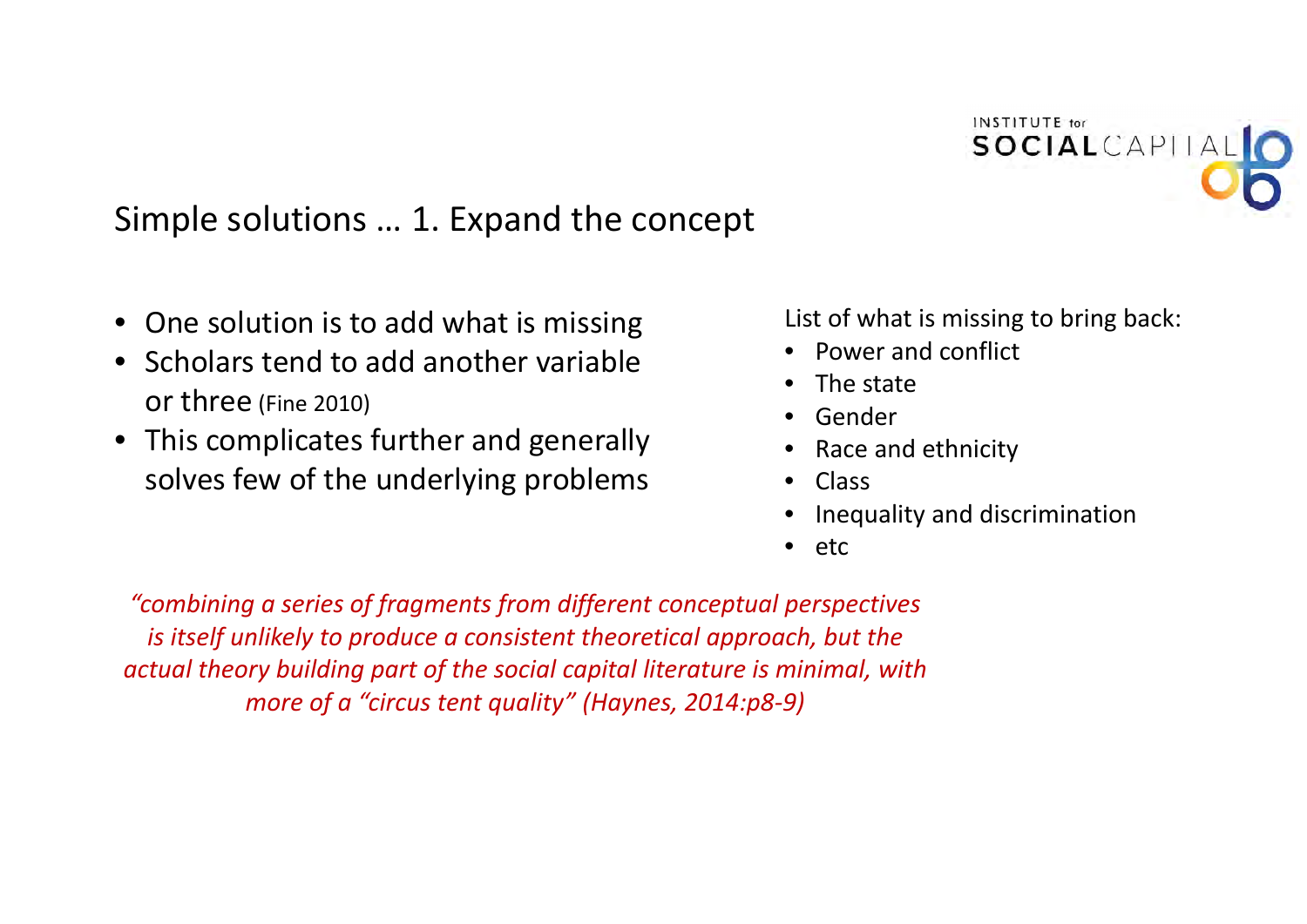

#### Simple solutions … 2. Simplify and reduce

- Another solution is to simplify or reduce the concept to <sup>a</sup> constituent part ‐ this generally fails to solve conceptual problems
- This often involves more explicit grounding in methodological individualism and rational choice theory
- Social capital is used to focus attention on social processes typically overlooked by mainstream economic approaches
- Social capital is often used in response to "economic fundamentalism" or "economic imperialism"
- Embracing more economic ideologies and methodologies gives the concept limited value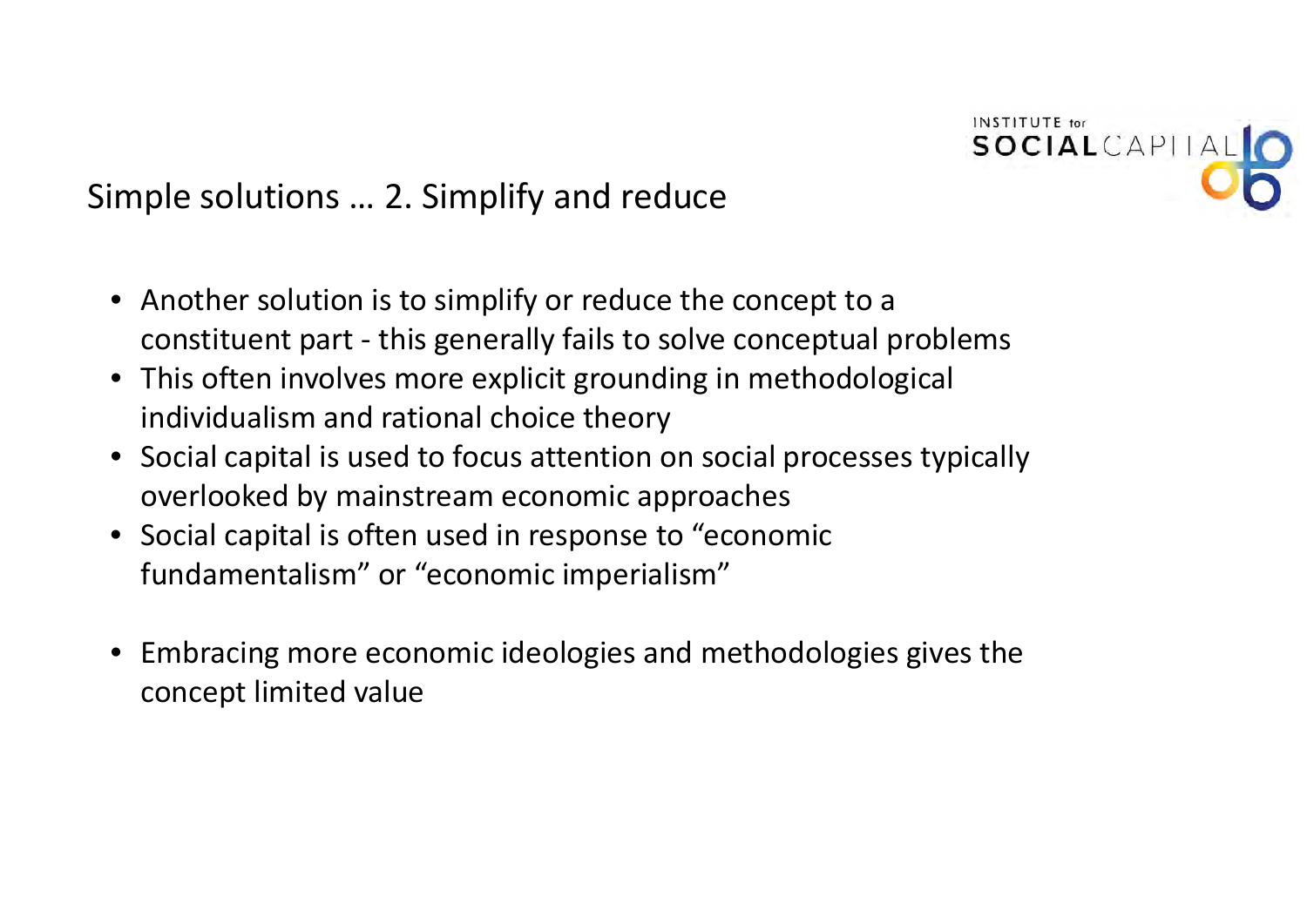

## Social capital as <sup>a</sup> contested concept

- Woolcock (2010) suggested that social capital is an "essentially contested" concept
- This implies that many of the disputes, conflicts, and contradictions may never be resolved
- It may not be possible to reconcile the ontological foundations
- However, ignoring them causes many problems
- Should we accept social capital as "essentially contested"?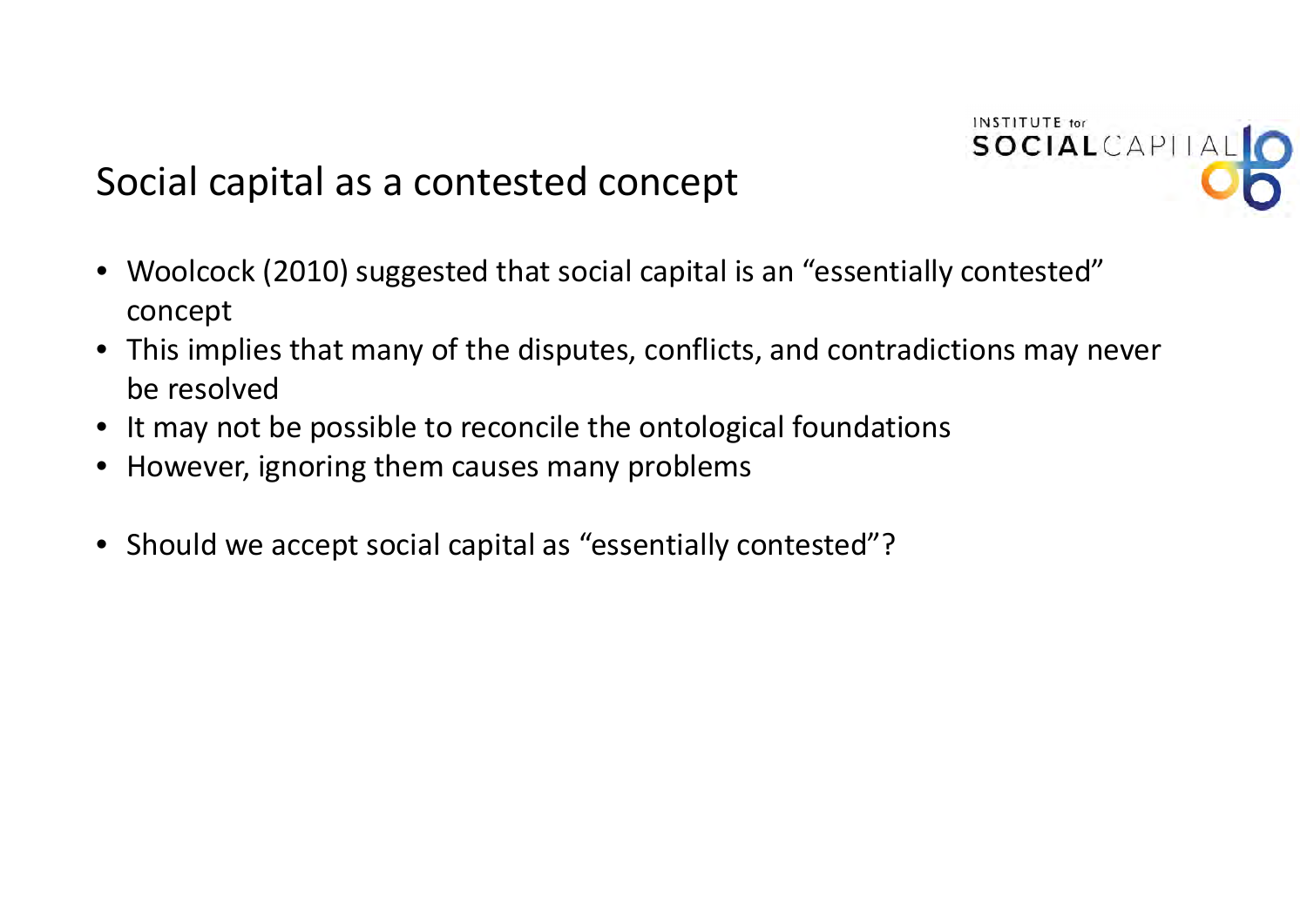

## Do we need to resolve the "contest"?

- Can we live with the contested nature of social capital theory and still "do good science"?
- In Kuhnian theory, the pre‐paradigm phase involves diverse approaches and contests that help to develop rules of how research should be conducted (Kuhn, 1962)
- These rules tend to become clearly defined in the normal science phase (Fulkerson & Thompson, 2008)
- This suggests if social capital is to progress to normal science phase the problems must be reconciled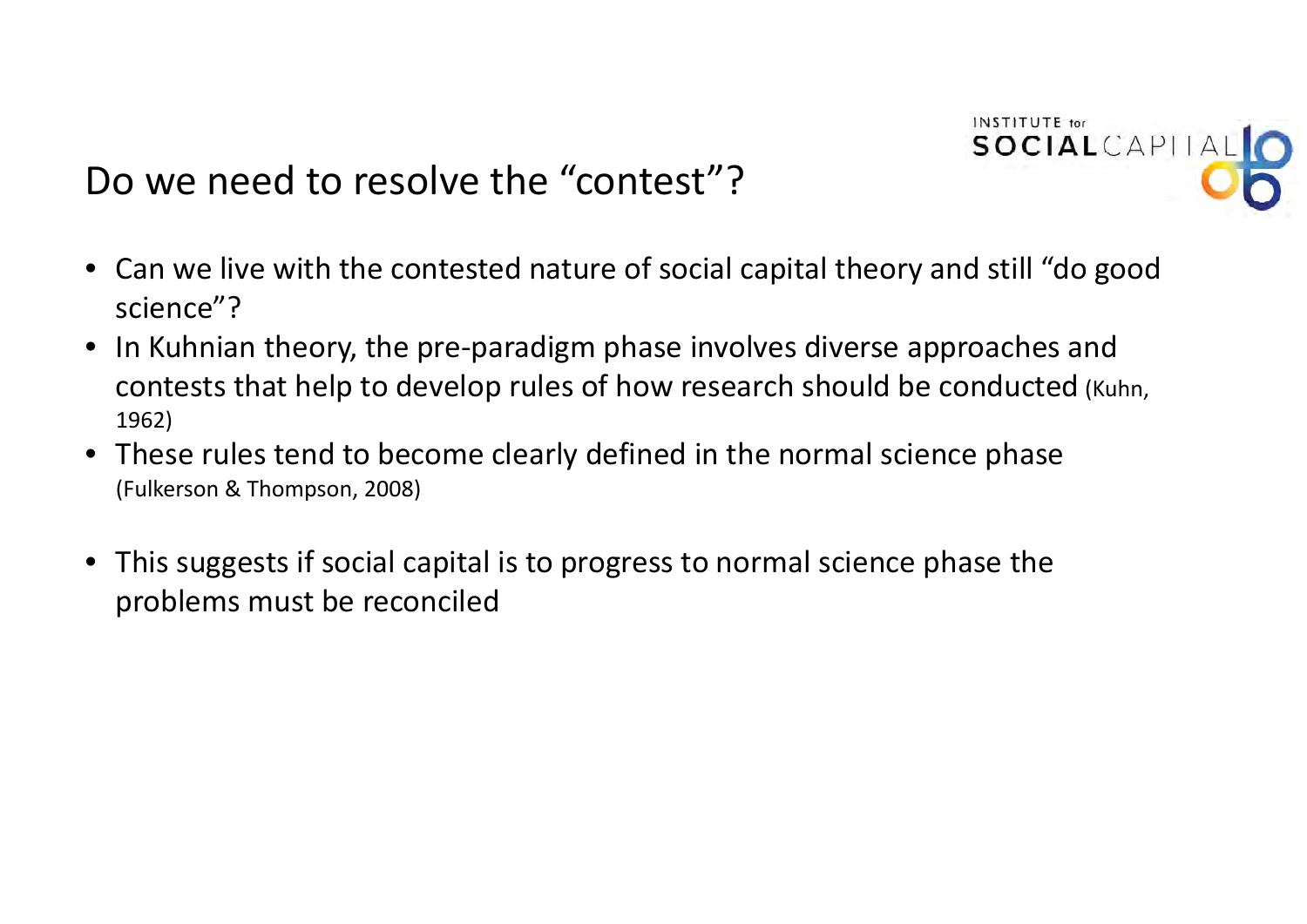

## Social capital theory as "wicked problems"

- Considering social capital <sup>a</sup> "contested concept" does little to motivate work to resolve the problems
- Is it useful to frame these issues as "wicked problems"?
- In 1973, Horst Rittel and Melvin Webber introduced the term "wicked problem" to draw attention to the complexities and challenges of addressing certain problems, particularly social problems.
- Wicked problems are not just tough or persistent they are "wicked".
- Wickedness is not a degree of difficulty. Wicked issues are different because traditional processes cannot resolve them.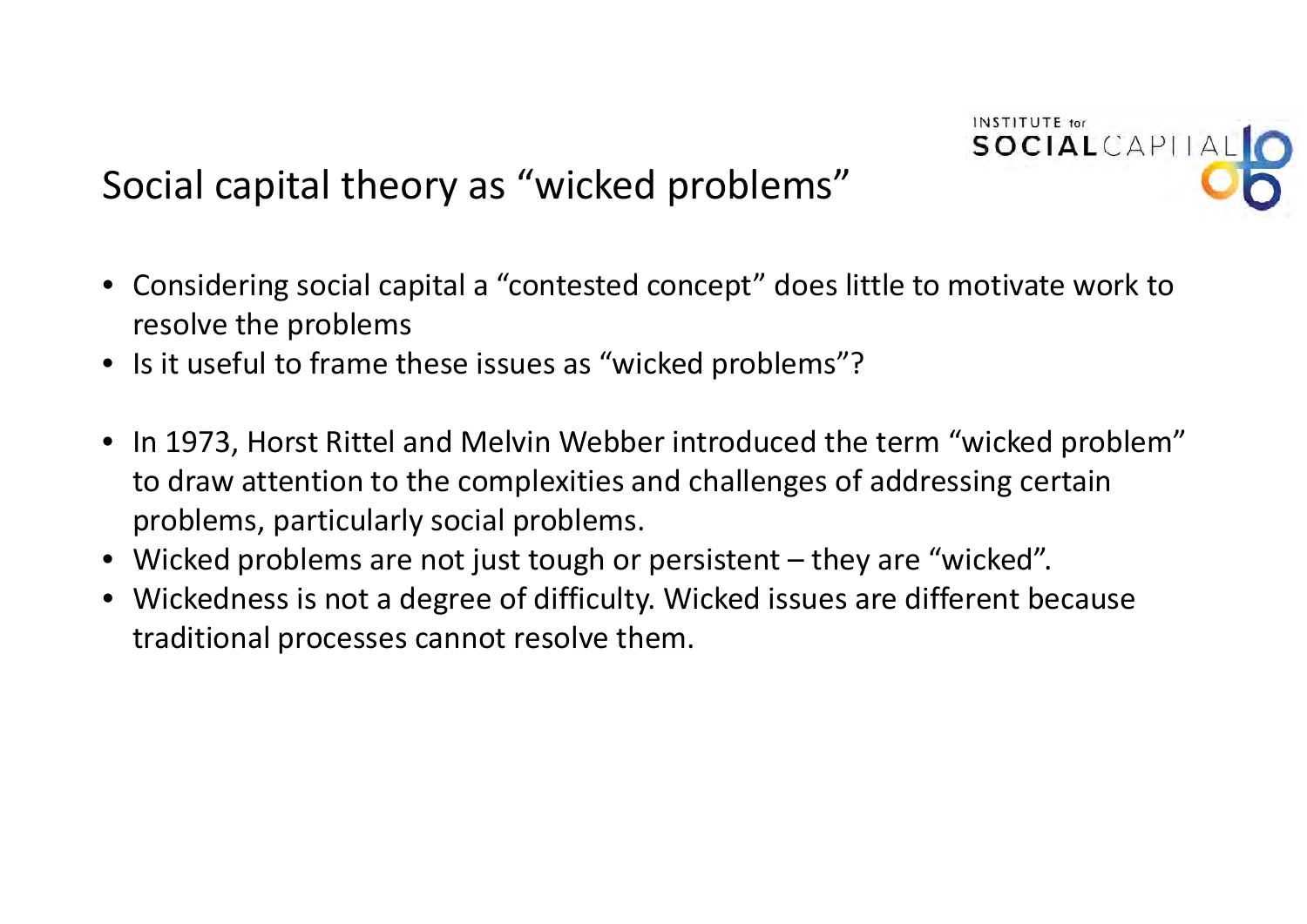

## The "wicked problems" framework

- The conceptual and methodological problems of social capital do not really fit with the normal understanding of wicked problems
- However, there may be some value in considering them as such
- A wicked problem framework may allow us to think of these problems differently, acknowledging their complexity, but not rendering them as unresolvable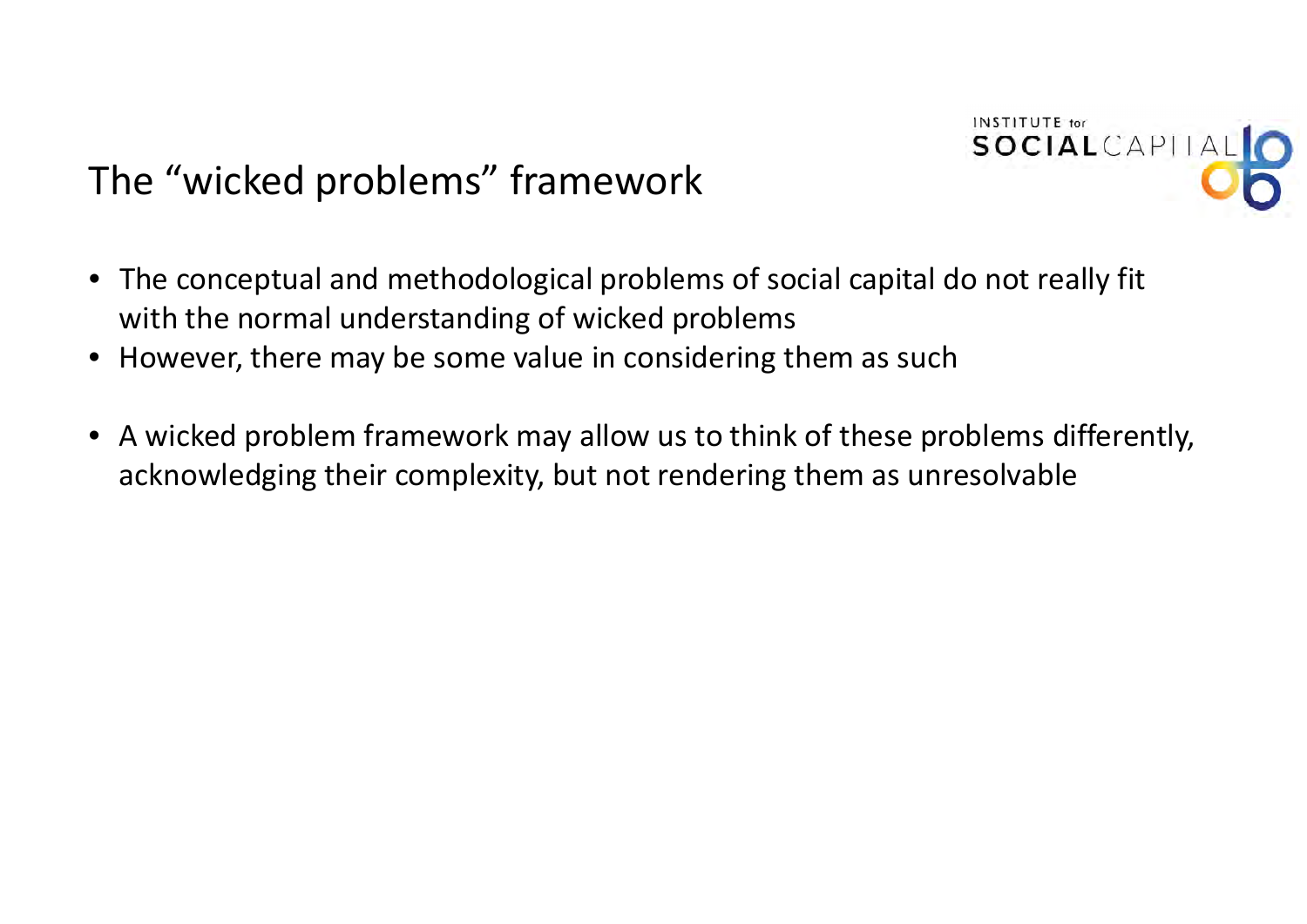### Potential wicked problems



- 1. What is "it"? Separating what it is from what it does
- 2. Linked to action (or is it?)
- 3. Reality and rationality (ontology)
- 4. Tangible, Intangible, Transcendental
- 5. Positivity paradox
- 6. Circularity and tautology
- 7. Potentiality and contingency
- 8. Universality and fluidity (neglect of context)
- 9. Explanatory power (or lack of)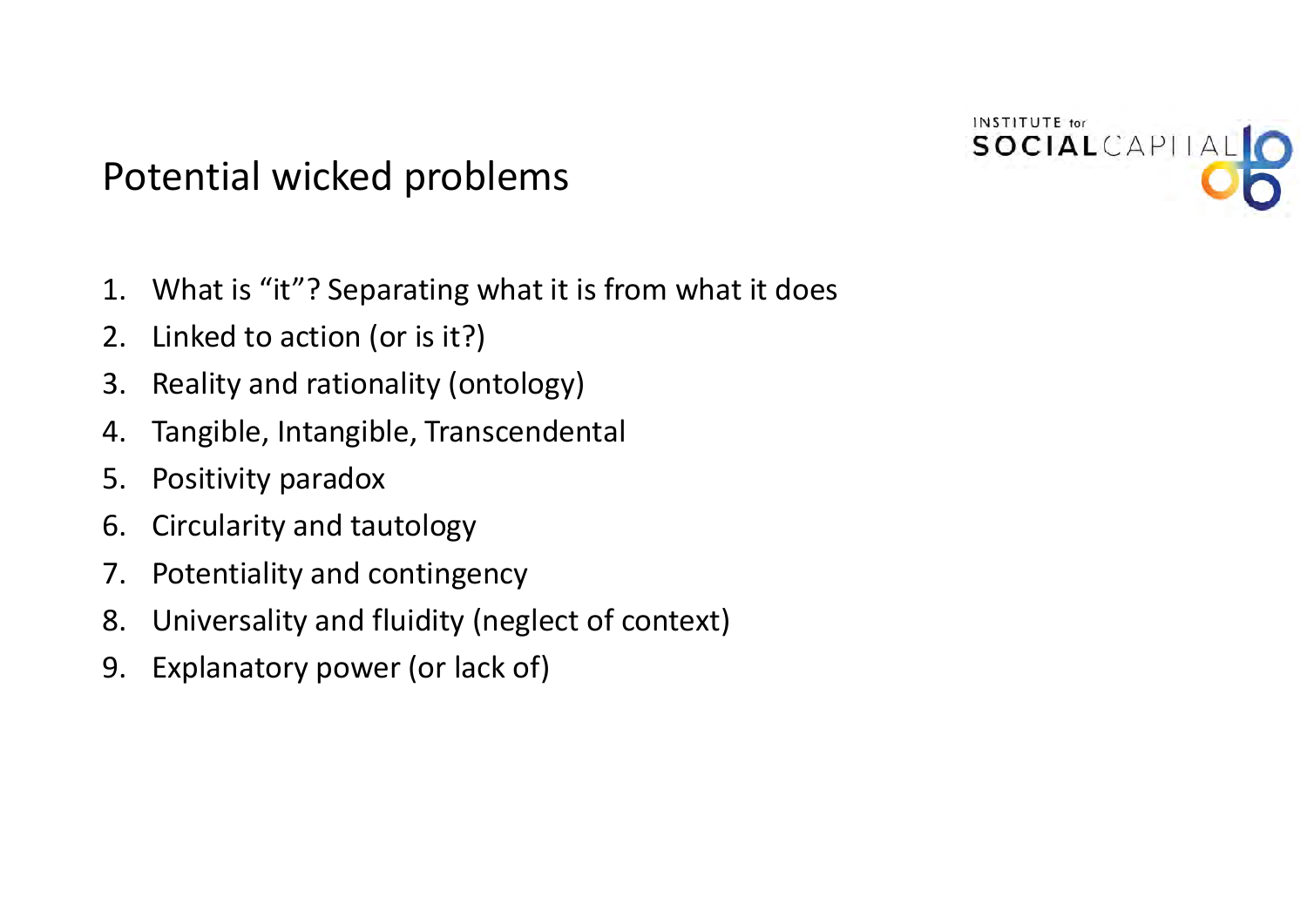#### 1. What is "it"? Separating what it is from what it does

"Whether social capital is the infrastructure or the content of social relations, the 'medium', as it were, *or the 'message'. Is it both?" (Woolcock 1998:p156)*

**INSTITUTE** for

SOCIALCAPITAL

- Social capital is easy to intuitively understand but difficult to define
- •The simple question "What is social capital?" can be difficult to answer
- •• Some approaches focus on the benefits or 'resources' or outcomes
- •Other approaches focus on the infrastructure such as networks (micro) or institutions (macro)
- $\bullet$ Other approaches focus on beliefs, values, and dispositions such as norms and trust

"the boundaries between [its parts] become blurred, with social capital reaching out to incorporate its determinants and consequences as part of itself" (Fine 2010:p206)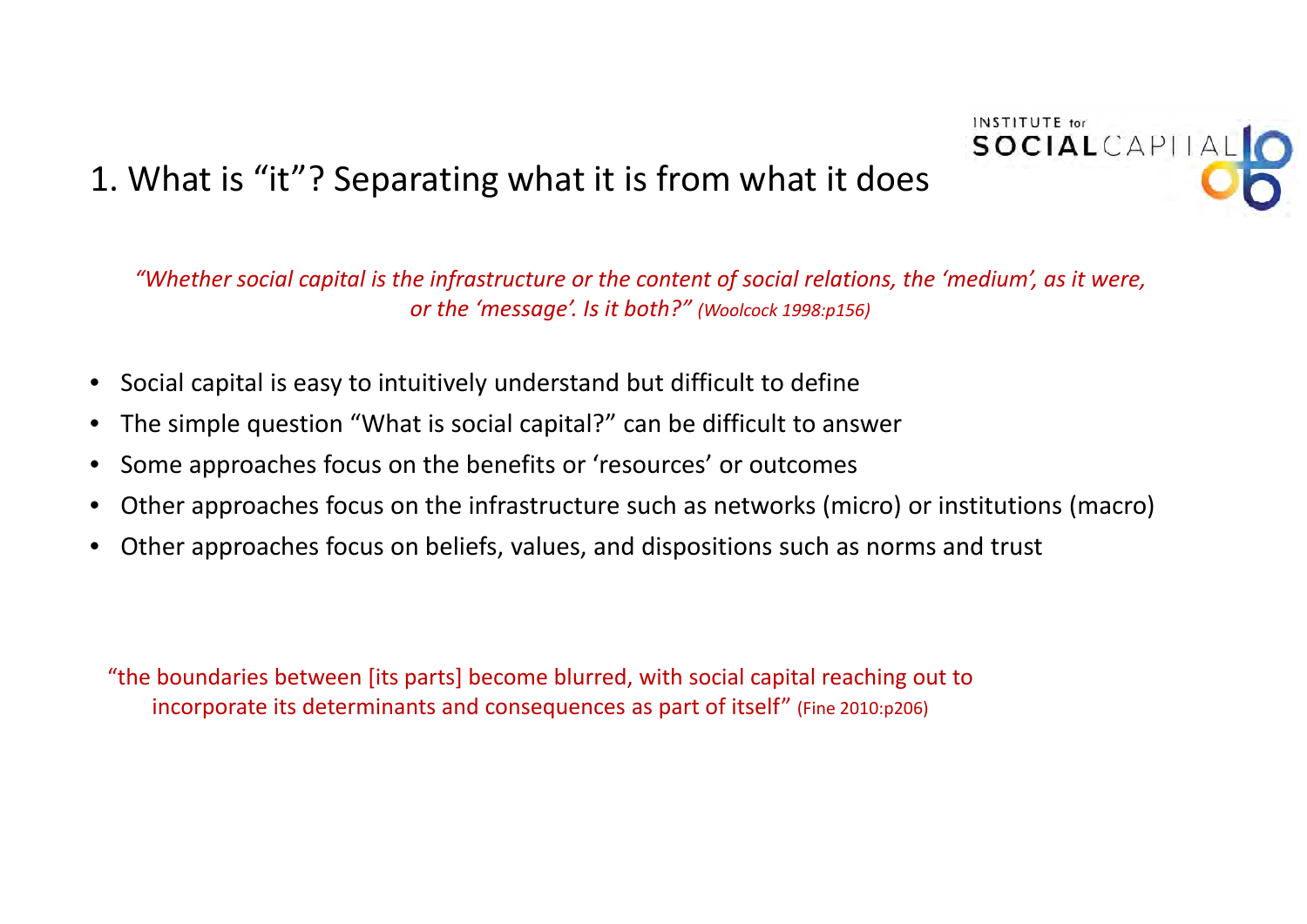#### 1. What is "it"? Separating what it is from what it does

- Social capital is dynamic, reflecting the dynamic nature of society and human experience
- Untangling the causes, effects, correlations, and conjunctions of social processes is a difficult task involving complex interdependencies (Haynes, 2014)

**INSTITUTE** for

SOCIALCAPITA

- Conflating norms and networks under the same conceptual umbrella makes it difficult to understand causal flows: does trust generate relationships, or do relationships generate trust? (Fox & Gershman 2000:p187)
- Another simple example:
	- Norms influence action and this action influences norms
- Generally, approaches that try to make social capital more tangible tend to complicate or confuse what it is from what it does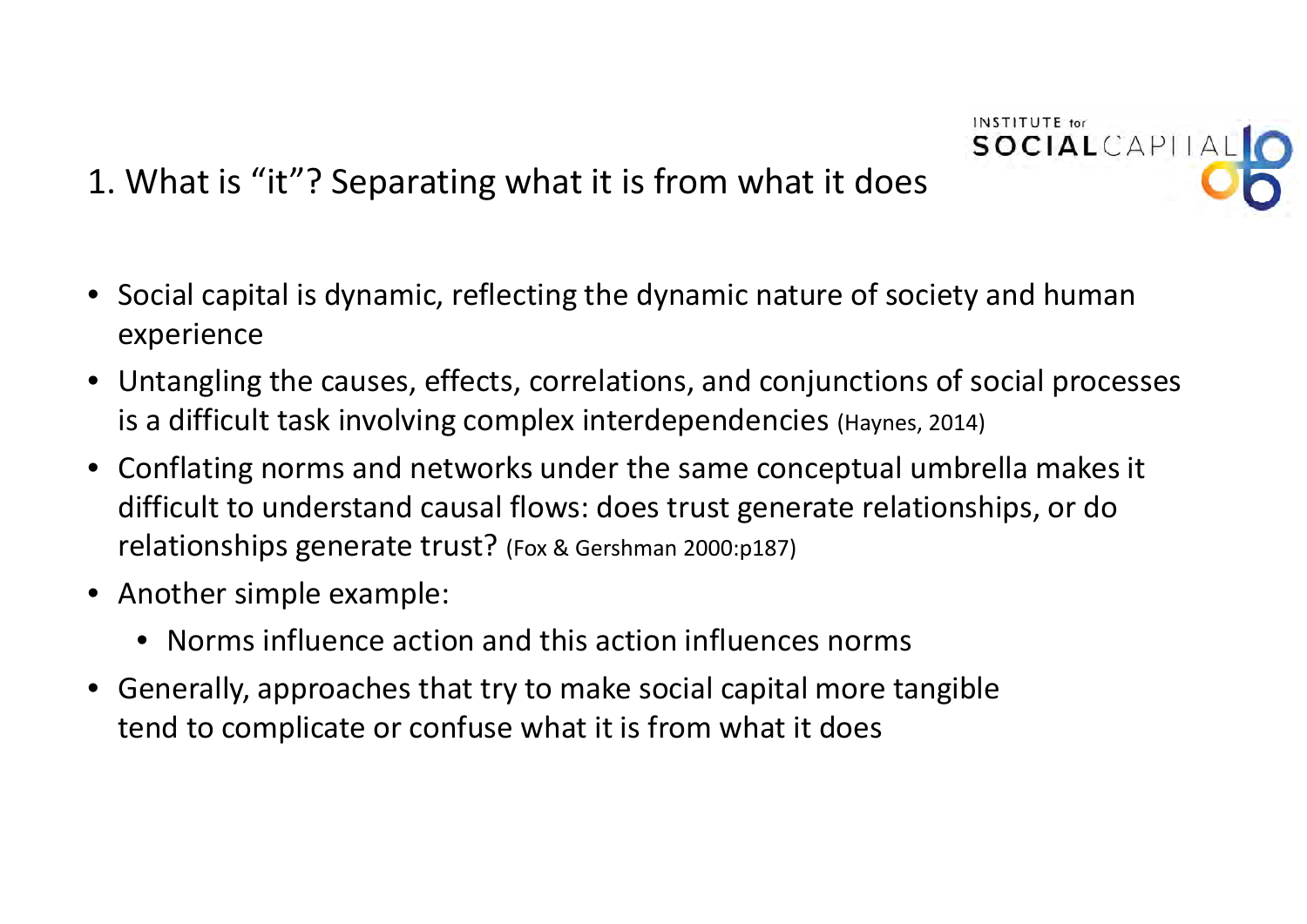

## 2. Linked to action (or is it?)

- • Many definitions specifically refer to action or <sup>a</sup> type of action ‐ such as collaboration, cooperation, or collective action
- •• But is action the outcome or the substance?
- • Are norms only social capital if they relate to, or result in, action that is beneficial?
- •• Is it not social capital if it doesn't lead to action? Are actions the only outcomes of social capital?
- • What about non‐action benefits of sociability such as psychological benefits, for example inclusion, belonging, social support, etc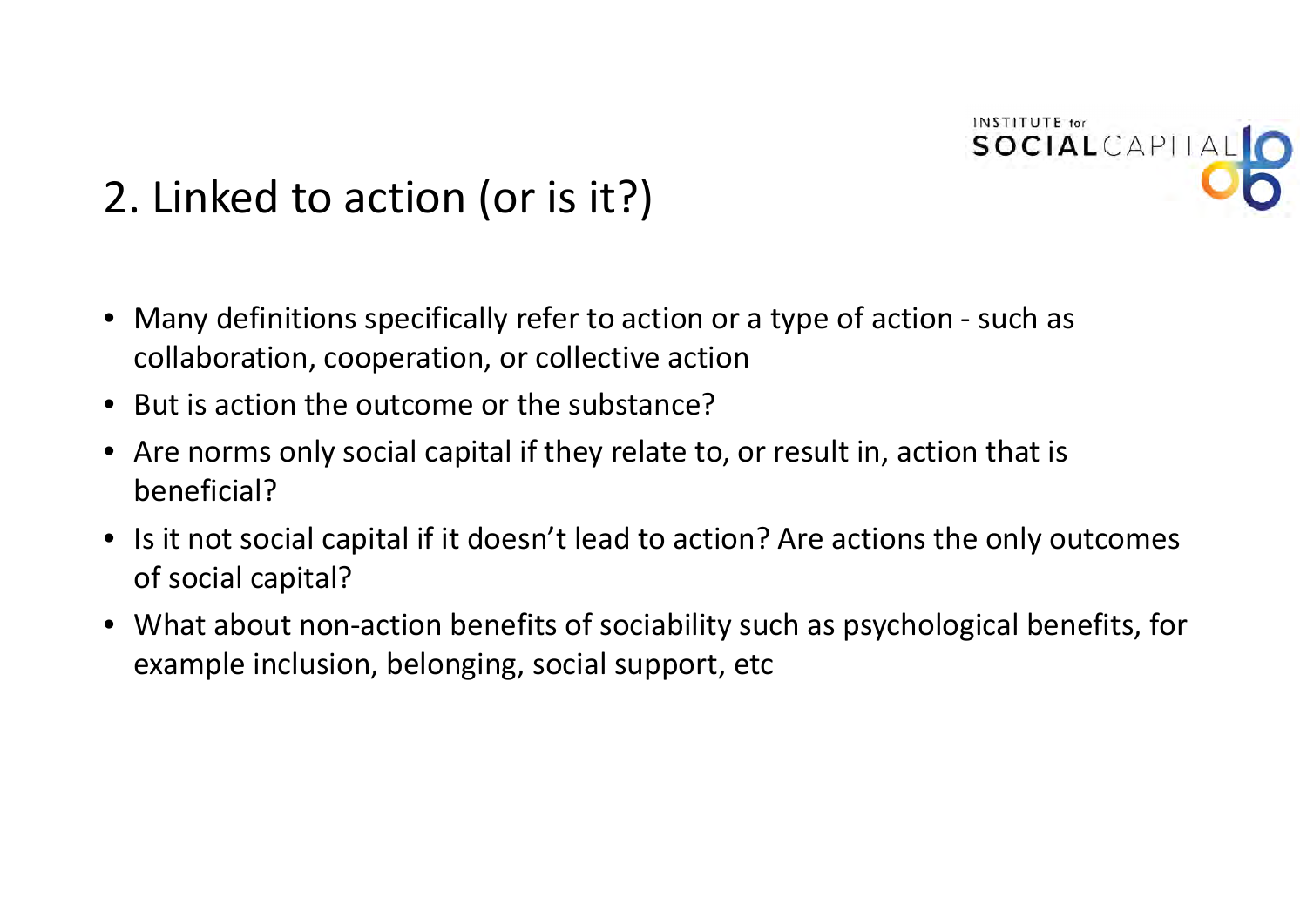

## Is social capital based on action?

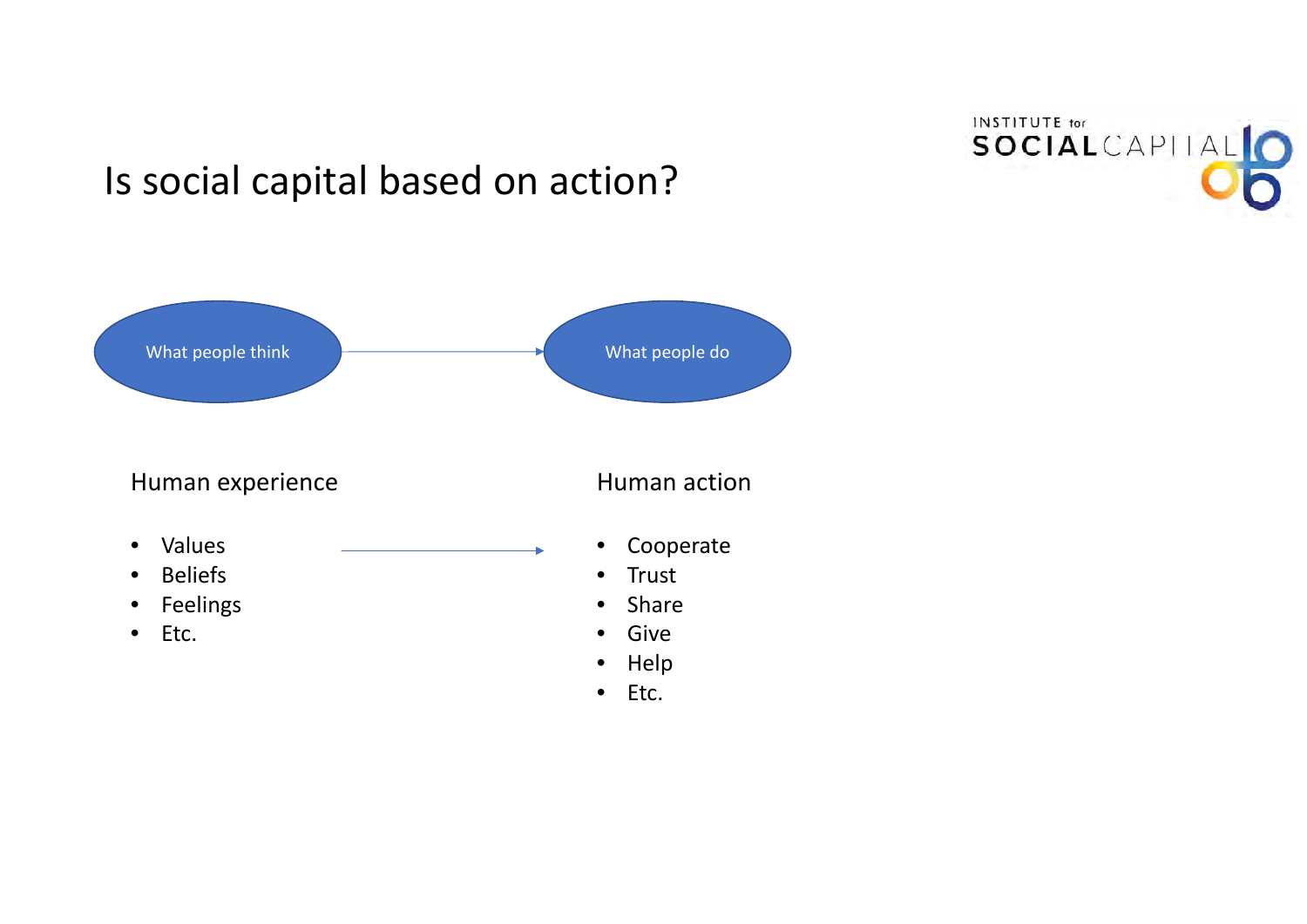3. Reality and rationality (ontology)



- $\bullet$ Social capital is an integration of economics and sociology
- •• But how can the ontological foundations be reconciled?
- •What is the theoretical concept of the individual and of experience and motivation?



*"Whilst the social capitalist is nowhere near as reduced as the homo economicus of the dismal science, it is striking how shallow and incoherent is homo socio‐capitalus" (Fine, 2010:p158)*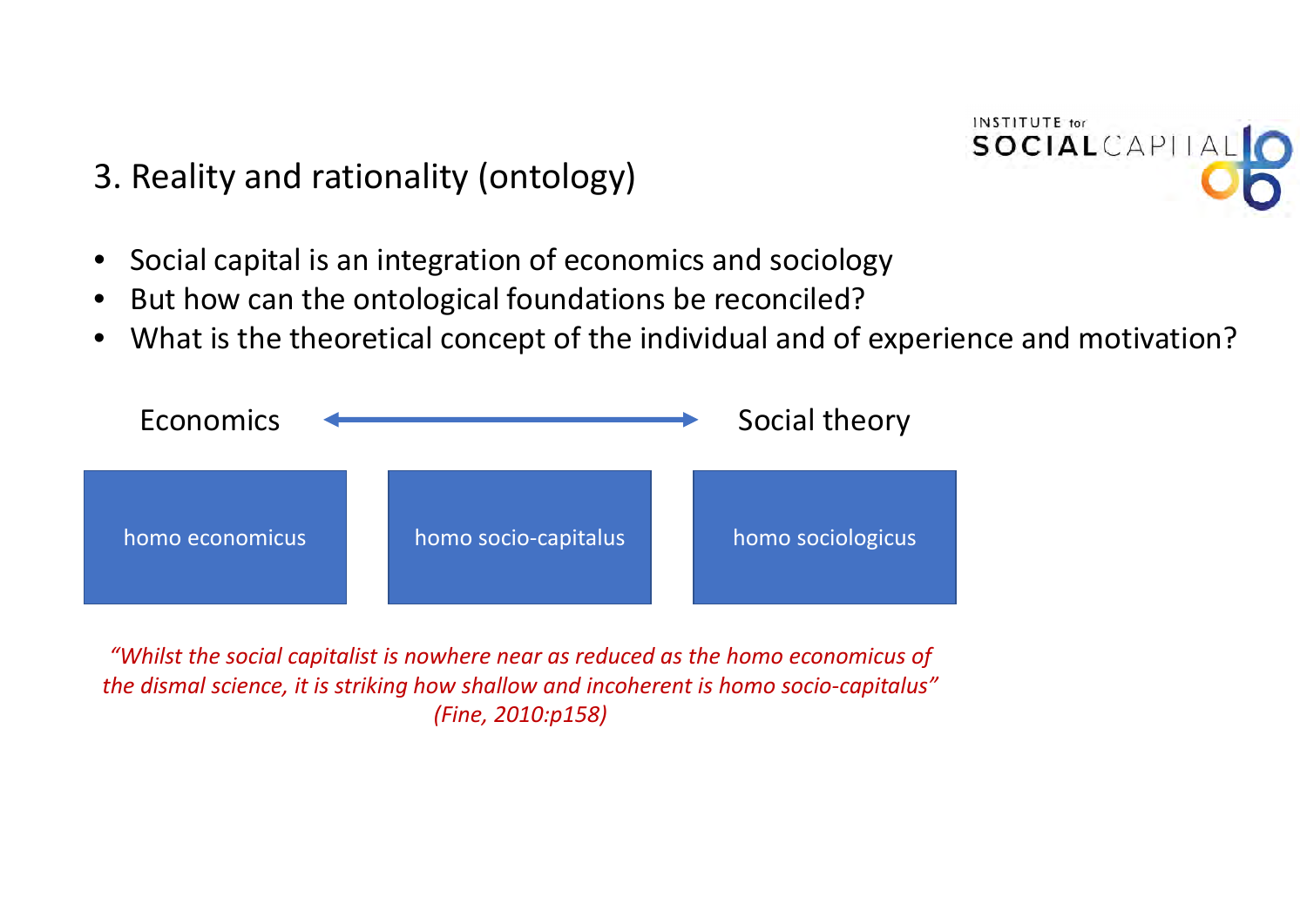

#### 3. Reality and rationality (ontology)

*"If social capital can be rational, pre‐rational, or even non‐rational, what is it not?" (Woolcock, 1998:p156)*

- •Many scholars find Bourdieu's rich sociological foundations appealing
- $\bullet$  The individual is Bourdieu's theory is socially situated, based on *habitus* – the way that individuals perceive the social world around them and react to it
- • But, "those that appeal to Bourdieu explicitly often do so only partially and with distortion" (Fine, 2010)
- • This is perhaps the biggest problem with social capital theory and underpins many of the other problems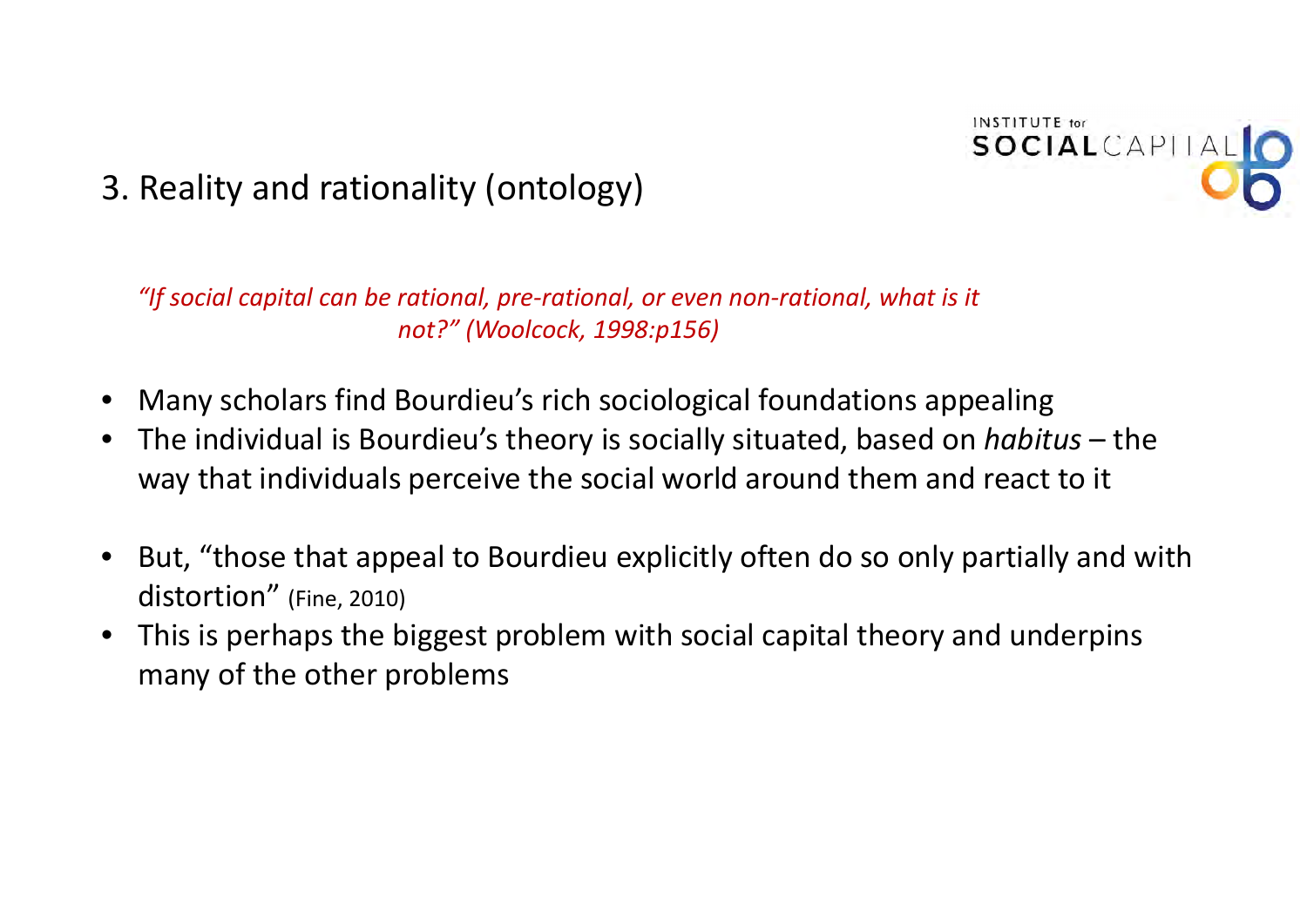4. Tangible, Intangible, Transcendental



- $\bullet$  Relates to the question of what social capital is and the nature of individual experience and action
- Many approaches acknowledge the intangible nature of social capital but treat it as tangible or invent tangible proxies for its intangible nature
- There is <sup>a</sup> fundamental mismatch between its theory and the vast majority of empirical work that has explored various proxies for social capital (Gannon & Roberts, 2018)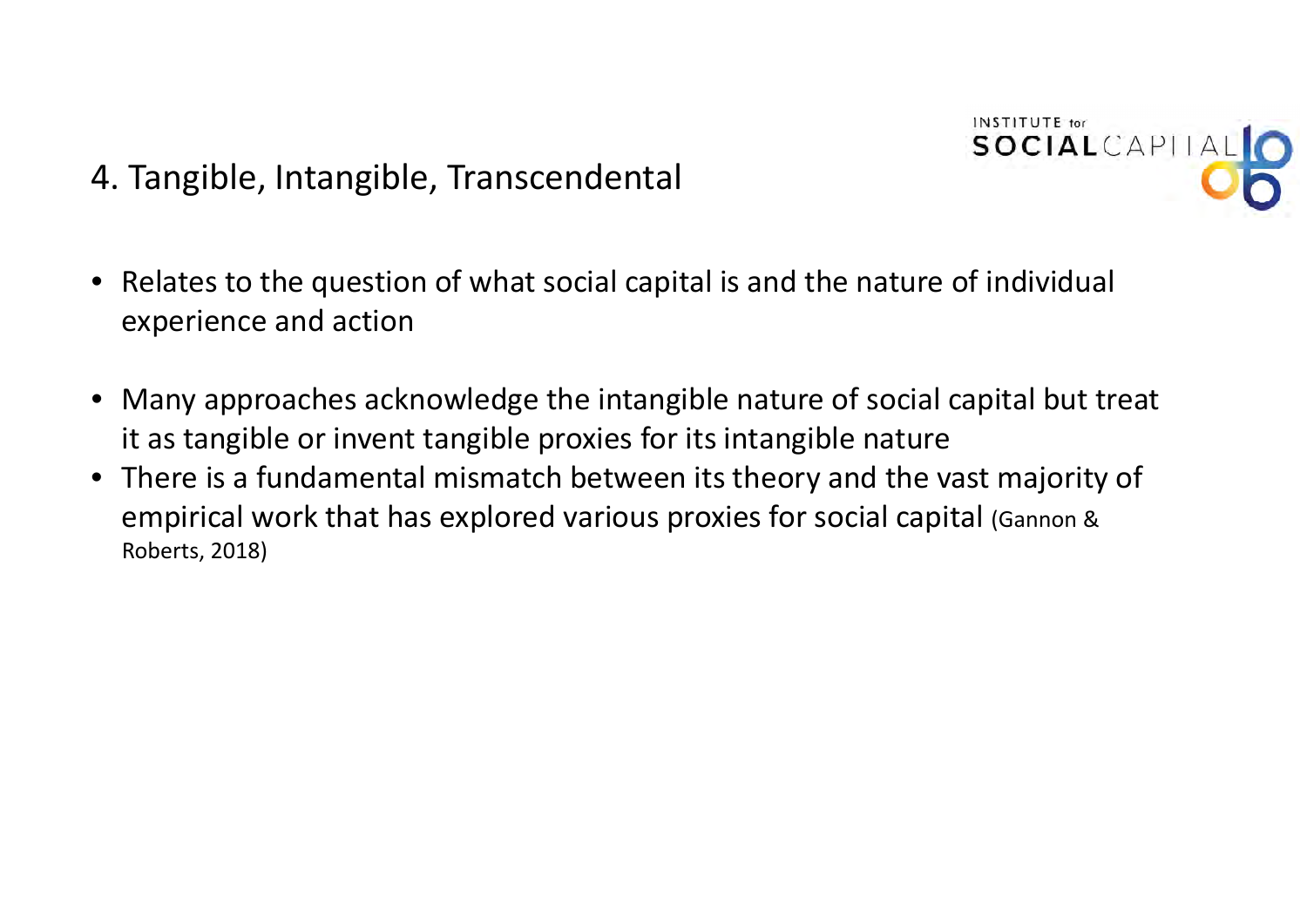#### 5. Positivity paradox



*"Sociability cuts both ways… it can also lead to public 'bads'" (Portes 1998:p16)*

- Social capital implies <sup>a</sup> positive character by the inclusion of the word "capital" and many authors specifically define social capital as positive
	- Robert Putnam talked about "mutual benefit" (Putnam, <sup>2000</sup> p67)
	- Nan Lin talked about "expected returns" (Lin, <sup>2001</sup> p30)
	- Various authors describe "resources" (for example Bourdieu, 1986; Kawachi & Berkman, 2000; Nahapiet & Ghoshal, 1998)
- The same aspects of social capital can have positive or negative outcomes depending on <sup>a</sup> range of factors (or some positive and some negative outcomes at the same time)

*"Social capital borders on the utopian in its vision of individuals, communities and politics." (Fine, 2010:p200)*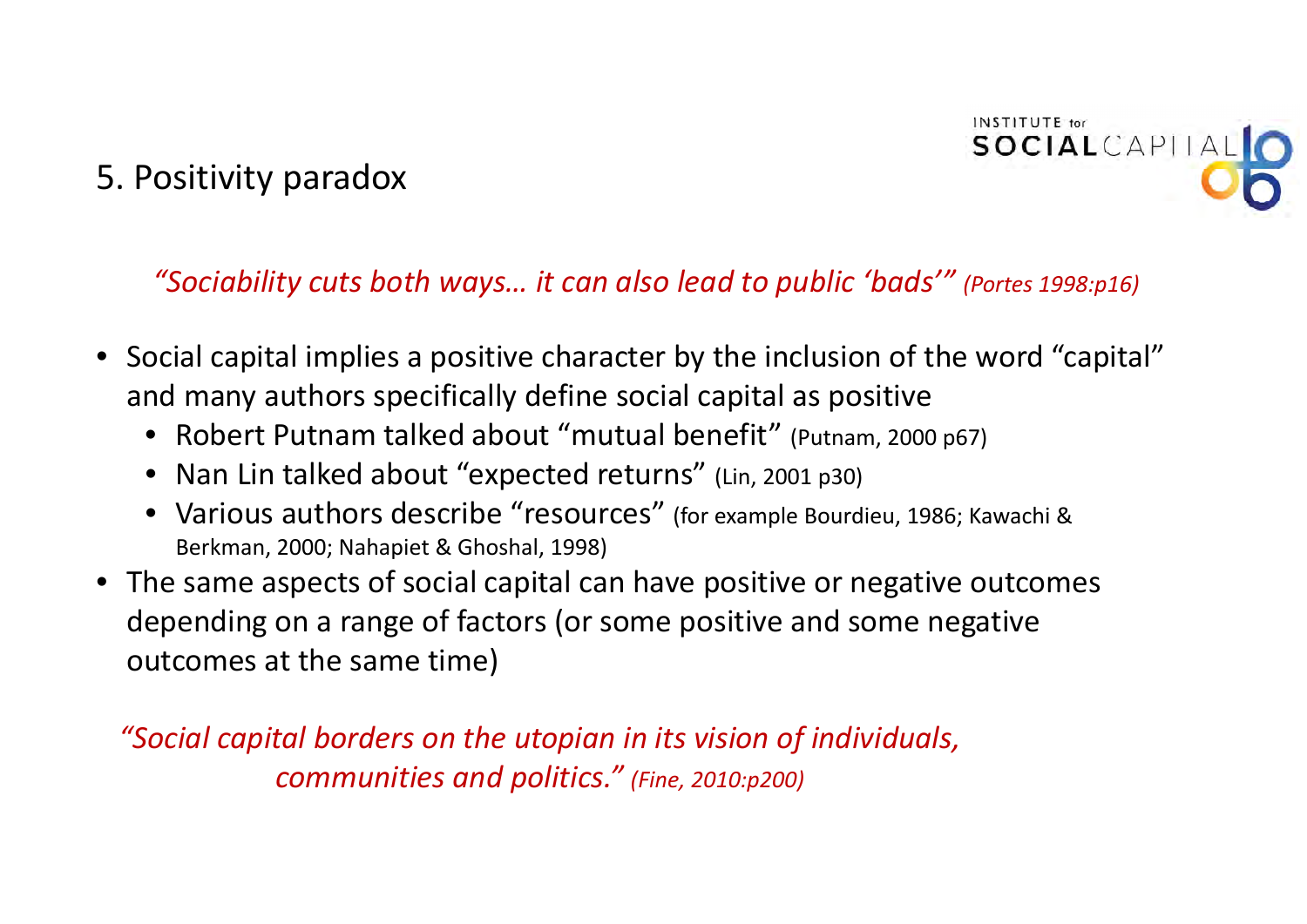#### 6. Circularity and tautology



#### *"All of the predominant theories of social capital (i.e., those by Coleman, Bourdieu, and Putnam) are tautologies or can be argued to have tautological aspects." (Gearin, 2017:p613)*

- •• Putnam's conceptualisation confuses means and ends, thus employing social capital as both an explanatory variable for social cohesion and to describe the same phenomenon (Schuller et al. 2000:p10–29)
- $\bullet$  Most authors claim that social capital leads to positive outcomes, such as economic development and less crime, and its existence is inferred from the same outcomes (Portes 1998:p16)
- •Generally, the broader the concept the more likely to involve tautology
- $\bullet$  Bourdieu acknowledged that his social capital did not operate according to functionalist logic; and he likely did not expect it to be used in quantitative analyses (Gearin, 2017)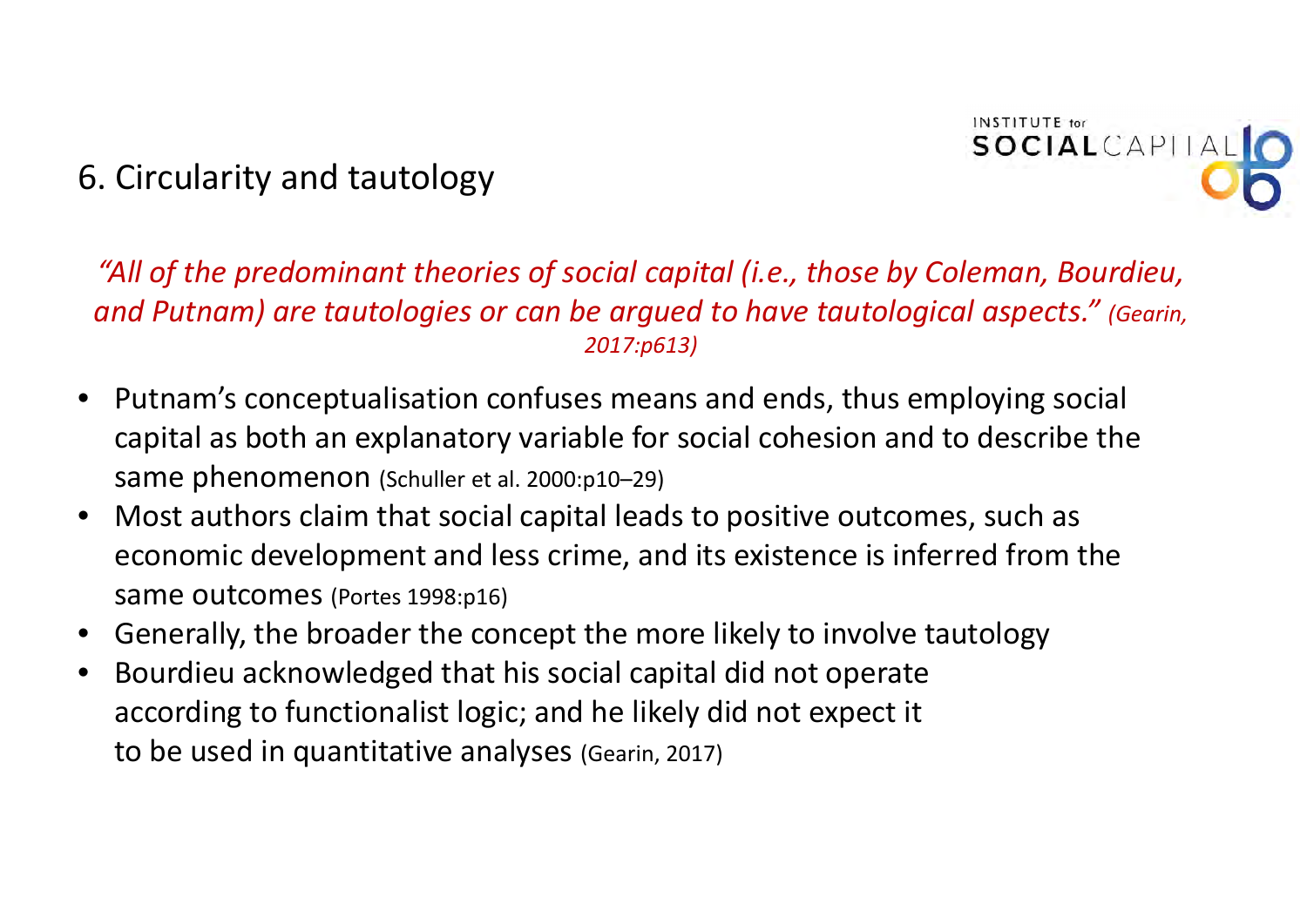## 7. Potentiality and contingency



**INSTITUTE** for

SOCIALCAPITAL

- • Potentiality is <sup>a</sup> characteristic of almost all approaches to social capital, although rarely acknowledged
- • Many of the most commonly used definitions of social capital unambiguously identify the potential nature of outcomes
	- "investment in social relations with *expected returns*" (Lin, <sup>2001</sup> p30)
	- "the goodwill that is engendered by the fabric of social relations and that *can* be mobilized to facilitate action" (Adler & Kwon, <sup>2002</sup> p17)
	- "the aggregate of the actual or *potential resources* which are linked to possession of <sup>a</sup> durable network of more or less institutionalized relationships of mutual acquaintance and recognition" (Bourdieu, <sup>1986</sup> p21)
	- "features of social organization such as networks, norms, and social trust that *facilitate* coordination and cooperation for mutual benefit" (Putnam, <sup>2000</sup> p67)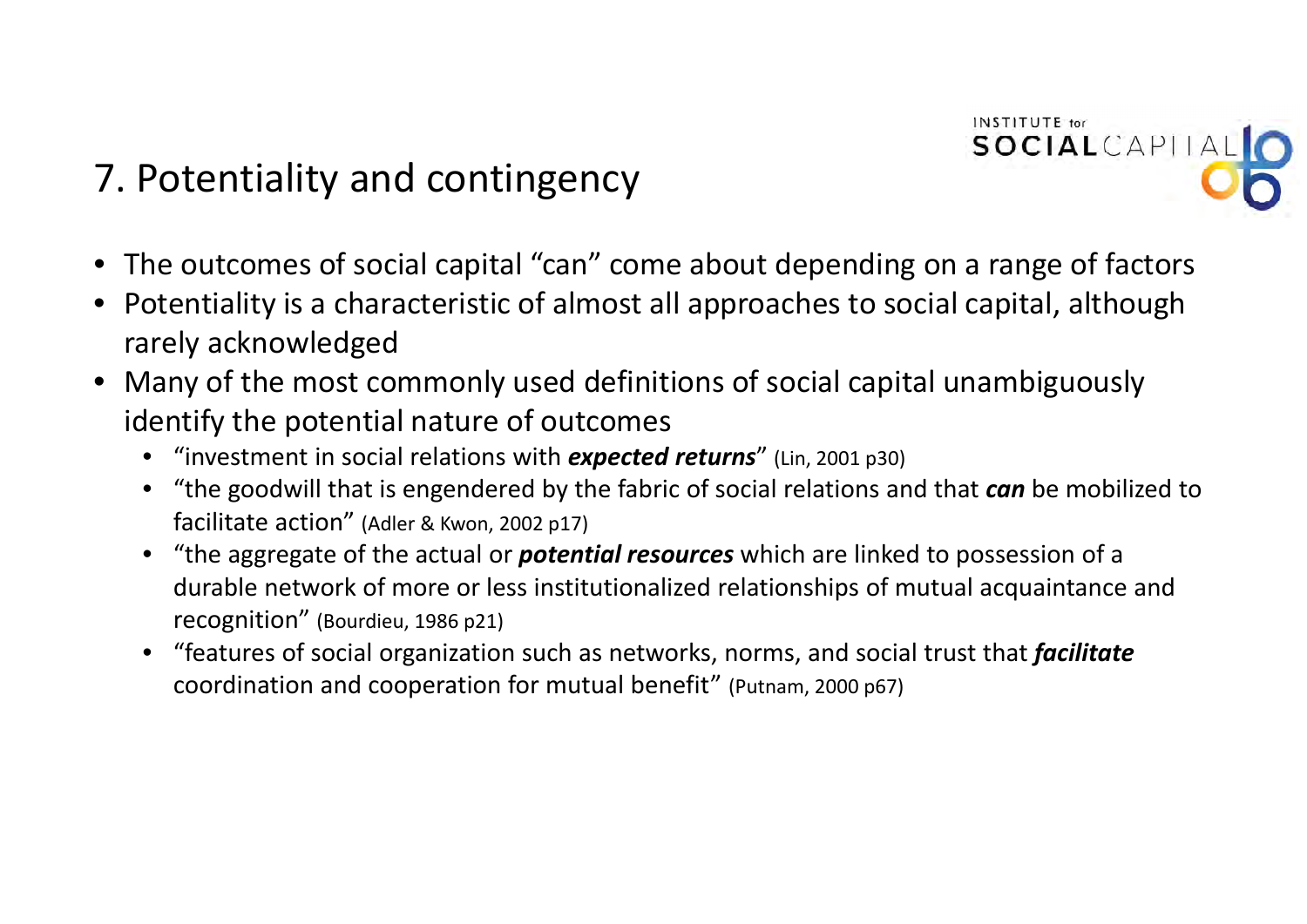## 7. Potentiality and contingency



- The existence of social capital does not necessarily result in the desired outcomes
- The same or very similar social capital can result in positive or negative outcomes depending on context
- It can be difficult to predict how different contexts will create different outcomes – due to the multiple causes, effects, correlations, and conjunctions of social processes
- Most authors agree that context is vitally important
- But it is common to proceed with empirical investigation completely ignoring this issue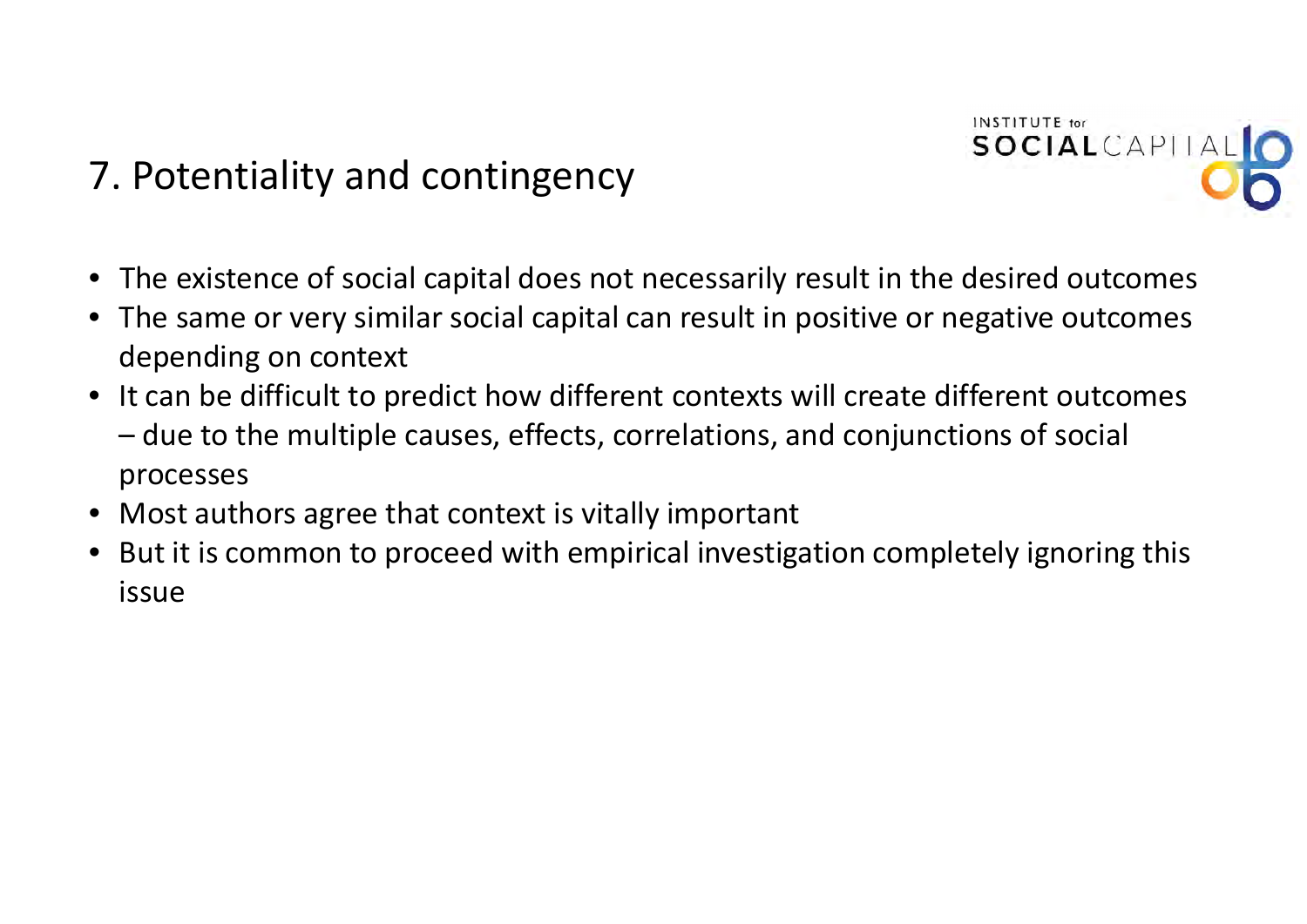## 8. Universality and fluidity (neglect of context)



*"Stripped of power relations and imbrued with the assumption that social networks are win‐win and that individual gains, interests, and profits are synonymous with group gains, interests, and profits" (DeFilippis 2001:p800)*

- •Social capital theory generally applies universalising categories
- • For example:
	- Networks but ignores power, race, ethnicity, gender, etc
	- Norms but ignores inclusion and exclusion, discrimination, etc
- $\bullet$  The bonding/bridging distinction reduces the complexity of social processes by universalizing across the common divisions in social theory
- $\bullet$  For example, weak ties are bridging social capital that provide the ability to "get ahead" – but this ignores context, power, race, culture, etc
- • This makes it too easy to bypass or even disregard the underlying political, economic, and social systems that shape and reproduce inequality (Schafft and Brown 2003)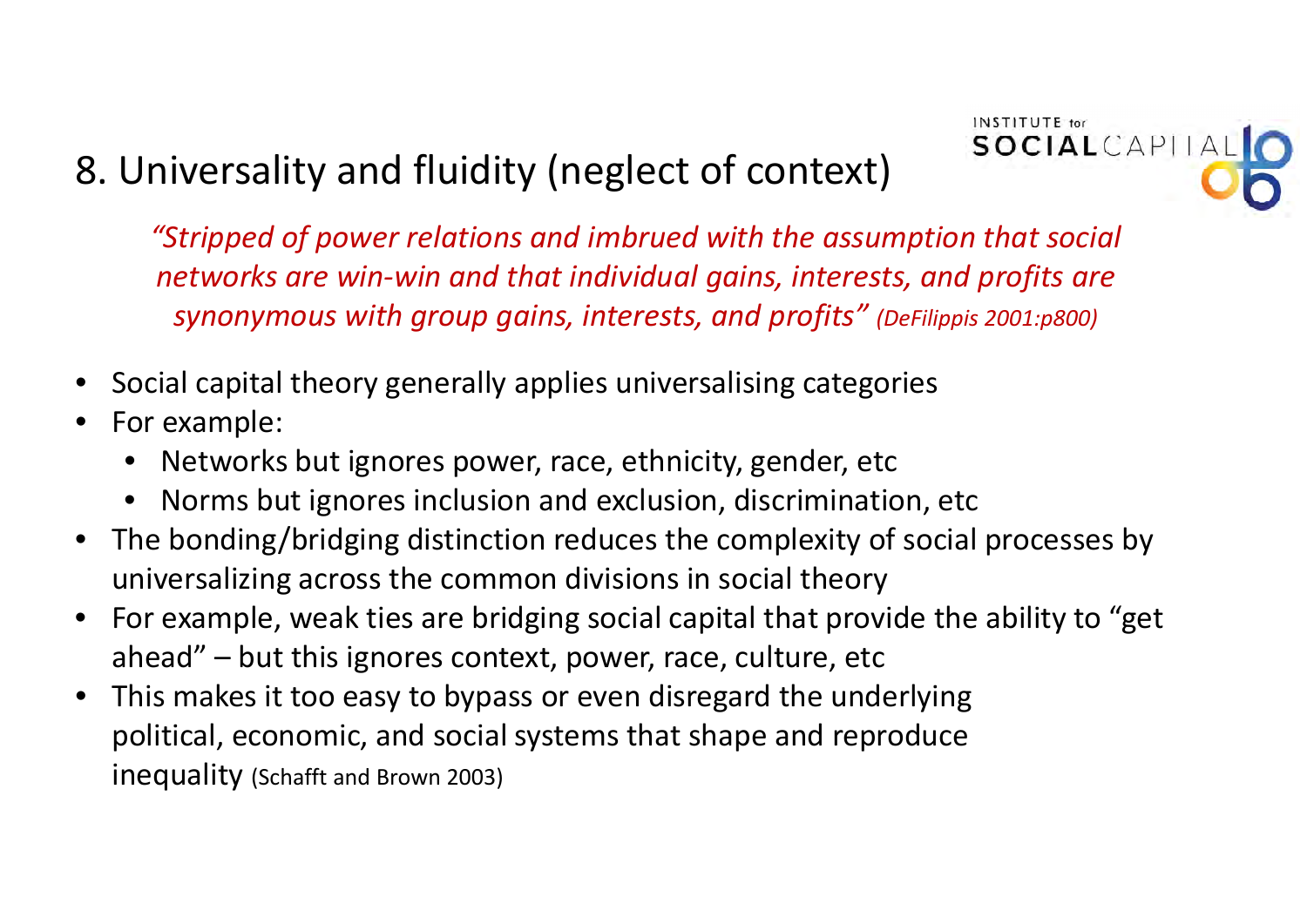

## 8. Universality and fluidity (neglect of context)

*Social capital "has taken on <sup>a</sup> circus‐tent quality; all things positive and social can be piled underneath" (De Souza Briggs 1997:p111)*

- Social capital leaves questions unanswered and opens the door for criticism dealing with the one‐size‐fits‐all nature of the theory (Portes 1998)
- Viewing civil society as having unified values and beliefs is naïve and all but nullifies issues of inequality, power, discrimination, etc (Graham, 2016)
- Social capital creates <sup>a</sup> "romantic naive view of rural communities, where civic harmony and inclusion triumphs and there is little room for power struggles, exclusionary tactics by privileged groups, or ideological conflicts" (Shortall 2004:p110)
- Social capital is sufficiently fluid conceptually that it can take on any mantle (Fine, 2010)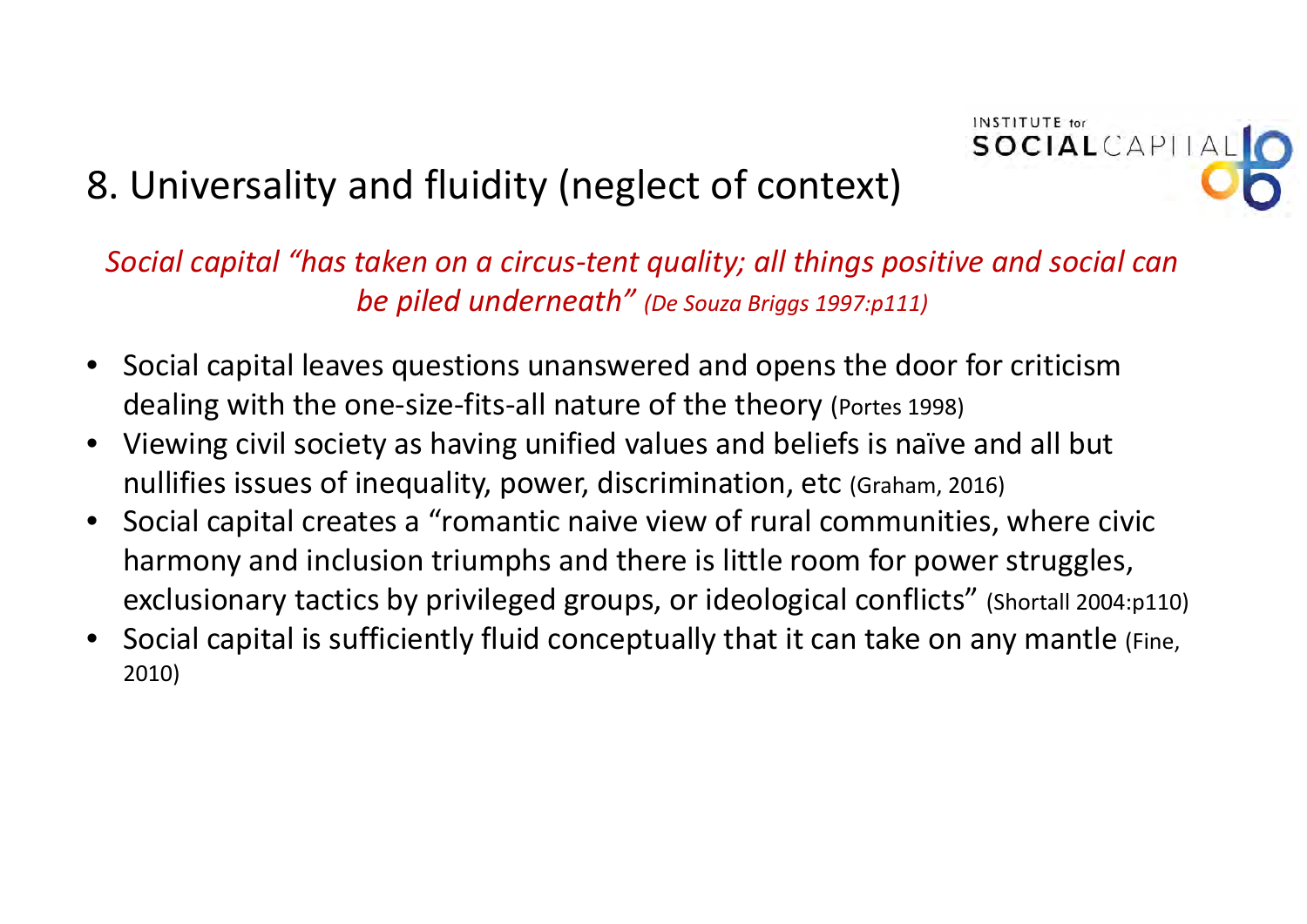## 8. Universality and fluidity (neglect of context)

• "Social capital is an attempt to have relations of trust, reciprocity, tolerance and mutual obligation without having to bother too much about the deeper cultural mooring points to which those relations are tied … Social capital is thus an expression of cultural contradiction, an attempt to realise <sup>a</sup> particular social ethic but in <sup>a</sup> form that comprehensively undermines the deeper cultural grounds within which that ethic takes root" (Scanlon, 2004:pBB3)

**INSTITUTE** for

SOCIALCAPITAL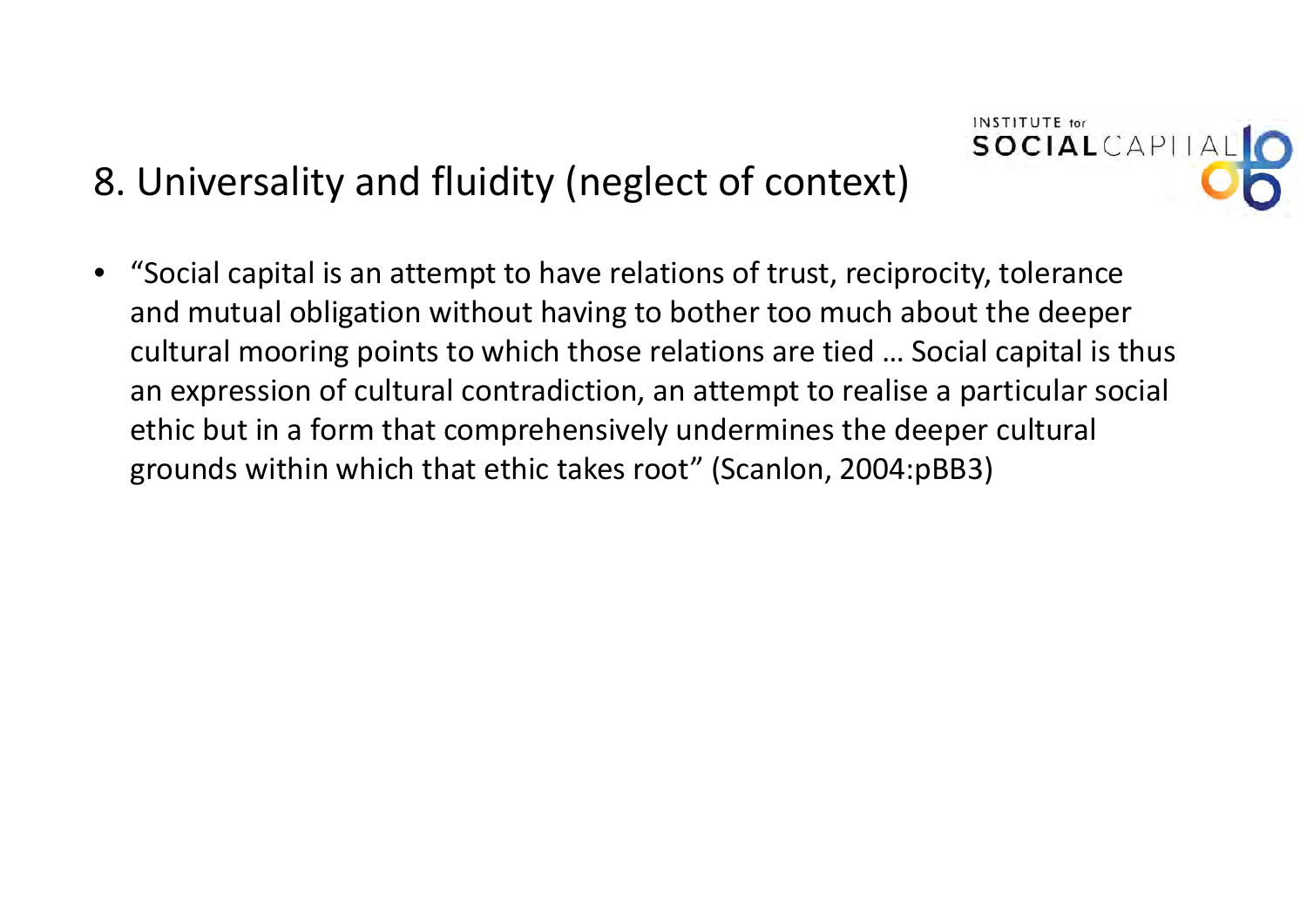

## 9. Explanatory power (or lack of)

*"The social capital prism filters out more light than it lets through, in drawing simplistically upon basic categories of social analysis, stripped of their rich traditions and contested meanings" (Fine, 2010:p30)*

- Social capital is too amorphous in reducing the complexity of the social world to <sup>a</sup> single concept (Wuthnow 2002)
	- Social capital is <sup>a</sup> umbrella concept that brings in, and diminishes, various sociological phenomena
	- • By including 'everything' it is not possible to give meaningful consideration of 'anything'
	- An example is trust expectation, interpretation and 'suspension'
- The term serves to obfuscate meaning because social capital is ill‐defined, and other terms would often be more appropriate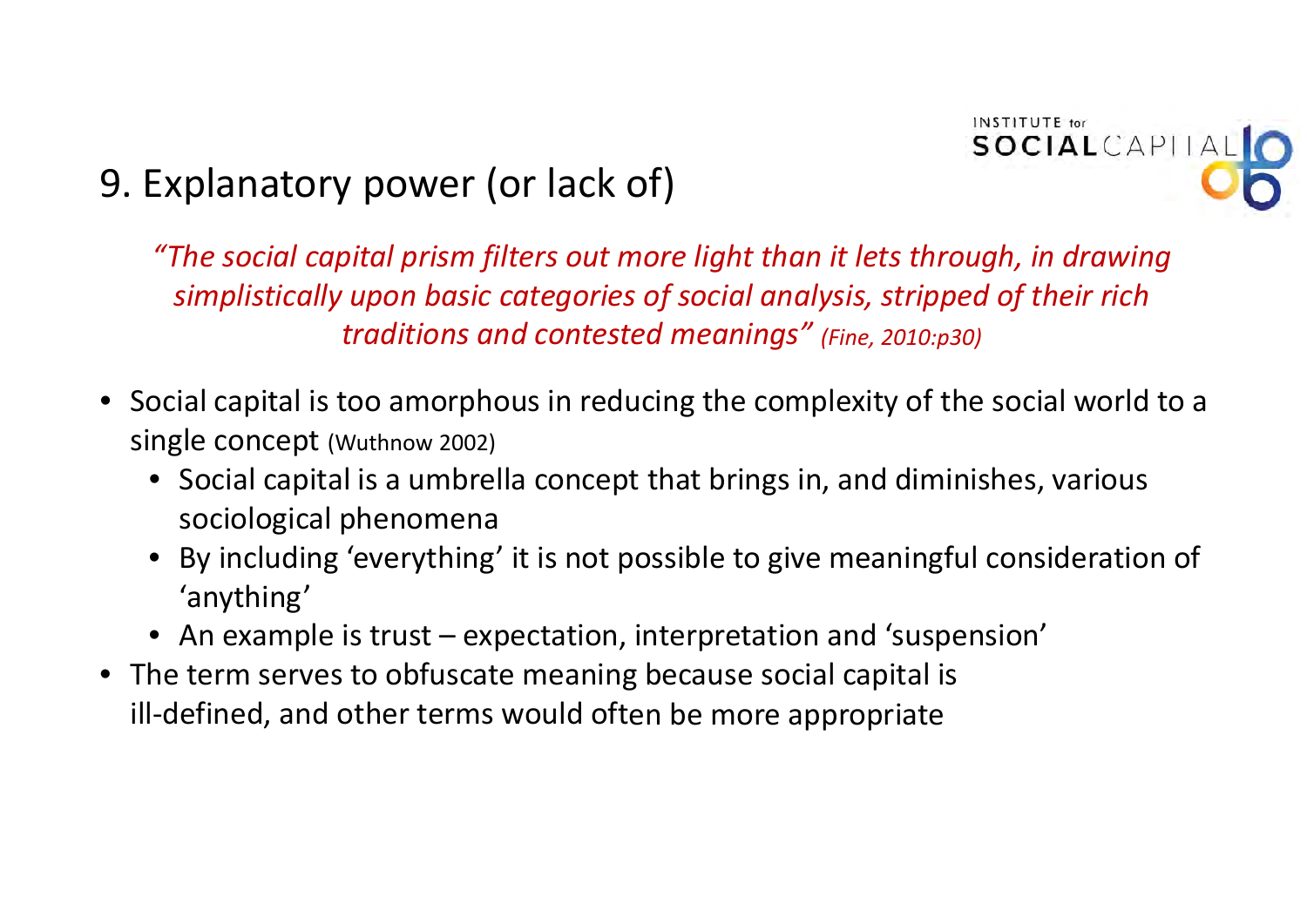

## 9. Explanatory power (or lack of)

*"by treating the concept as though it were <sup>a</sup> coherent whole and separated from the themes through which its meaning is derived, researchers will fail to explain how the specific mechanisms of trust, community, reciprocity, interpersonal relationships and networks impact on the features they are investigating." (Haynes, 2014)*

- "Middle‐range theory has the practical advantages of putting aside <sup>a</sup> deeper understanding … It has the corresponding disadvantage of its results being entirely subject to the qualification of what has been omitted" (Fine 2010:p23)
- Without <sup>a</sup> theory of human experience we cannot explain *why,* all we can do is identify correlation, the mechanisms are <sup>a</sup> black box
- Correlational results simply mean that there is <sup>a</sup> black box factor at work, but we cannot distinguish between alternative explanations because there is no underlying theory to inform the development of plausible hypotheses (Herrmann‐Pillath, 2010)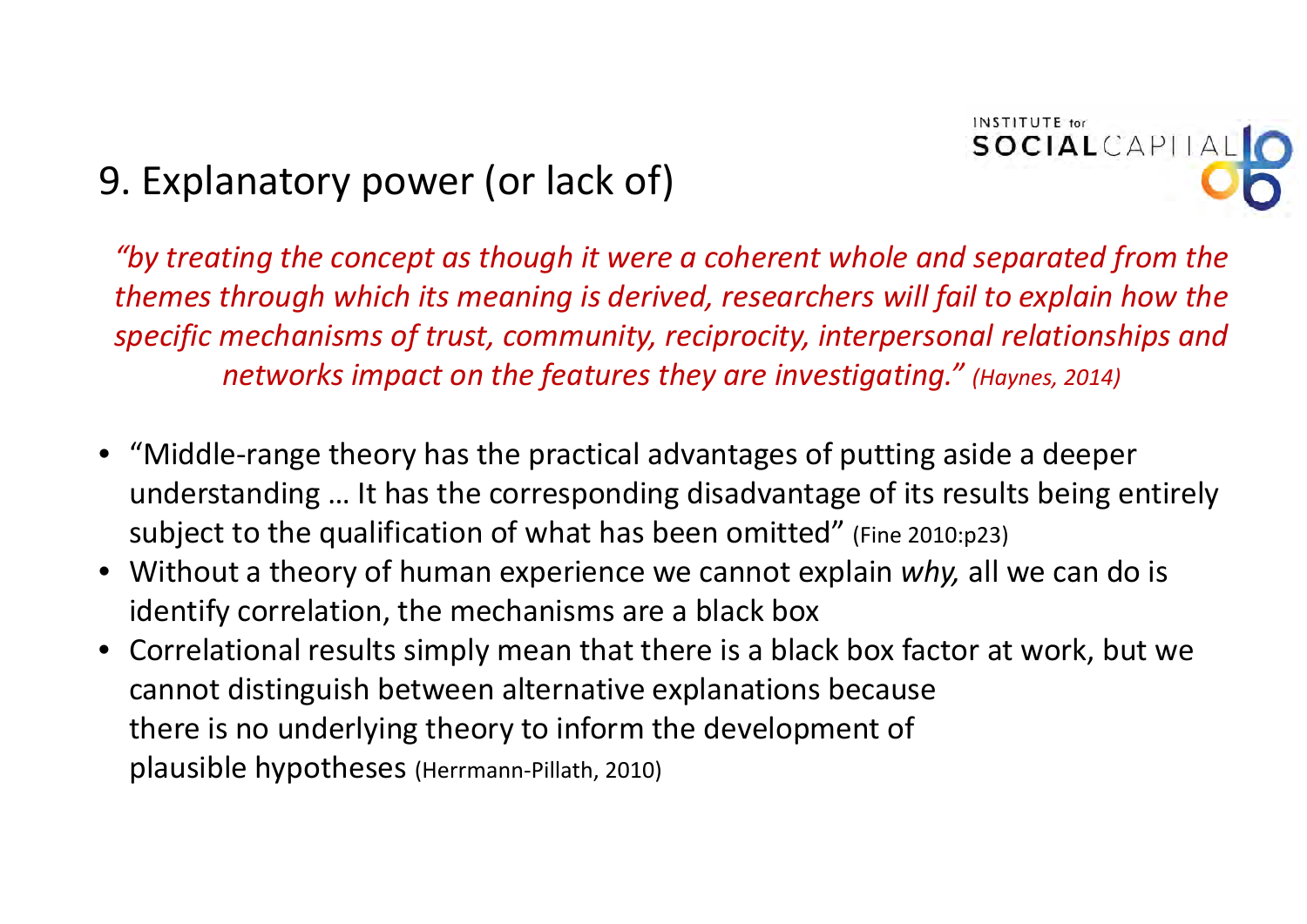## 9. Explanatory power (or lack of)



- Consider the literature of homogeneity and social capital:
- Empirical investigation based on corelation finds that more homogeneous communities foster greater levels of social capital
	- Evidence suggests that communities with high levels of racial and cultural diversity have lower levels of interpersonal trust and formal and informal networks (Alesina and Ferrara, 2000; 2002; Costa and Kahn, 2003)" (Letki 2008:p100)
- But social capital, as <sup>a</sup> concept, can not identify *why* because it cannot develop any meaningful explanations
- In the case of homogeneity, other research points to social inequalities and social deprivation, which are factors largely ignored by social capital (Li et al., 2005; Marschall and Stolle, 2004; Oliver and Mandelberg, 2000; Oliver and Wong, 2003; Ross et al., 2001; Sampson et al., 1997)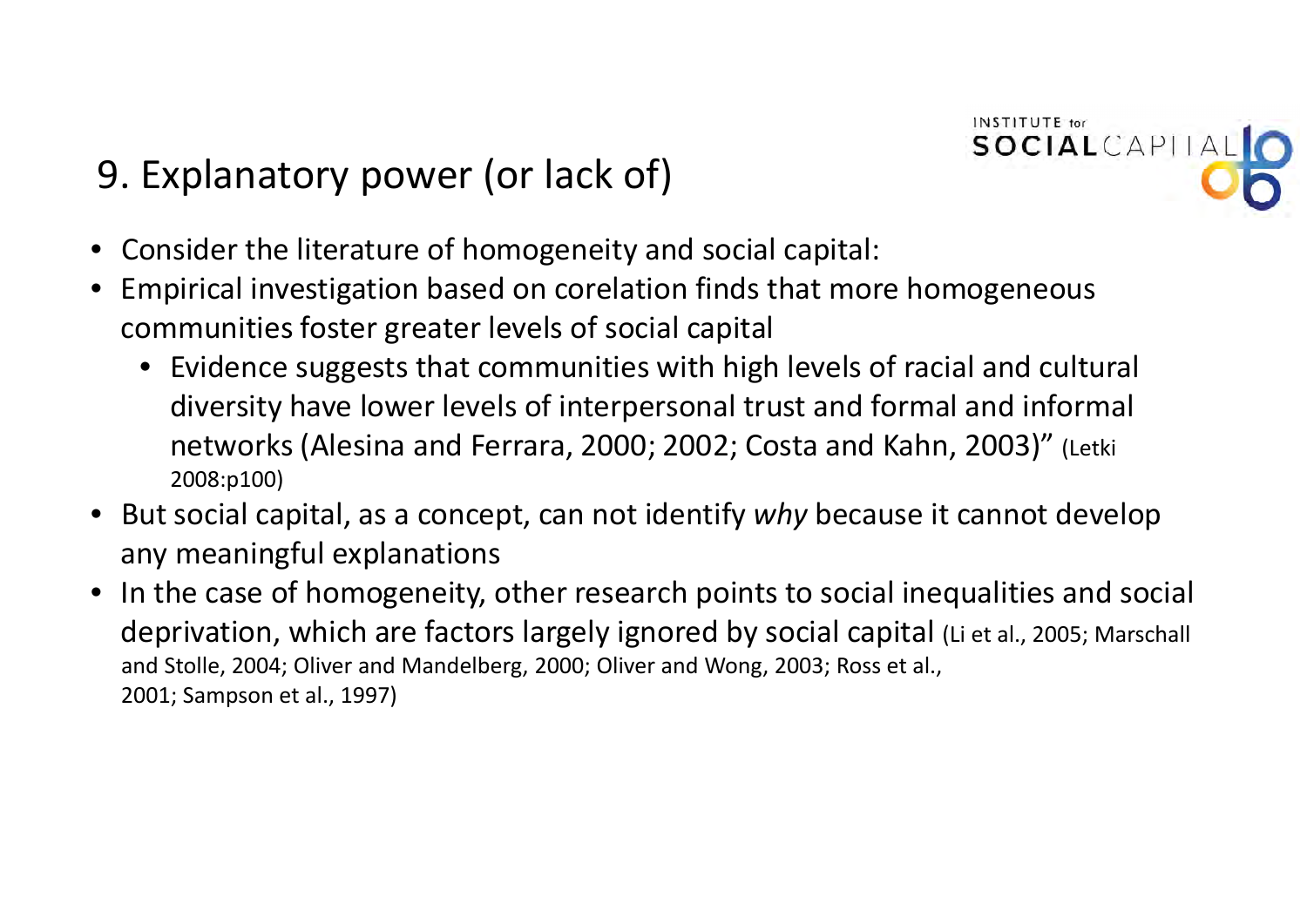

## Summary of wicked problems

- 1. What is "it"? Separating what it is from what it does
- 2. Linked to action (or is it?)
- 3. Reality and rationality (ontology)
- 4. Tangible, Intangible, Transcendental
- 5. Positivity paradox
- 6. Circularity and tautology
- 7. Potentiality and contingency
- 8. Universality and fluidity (neglect of context)
- 9. Explanatory power (or lack of)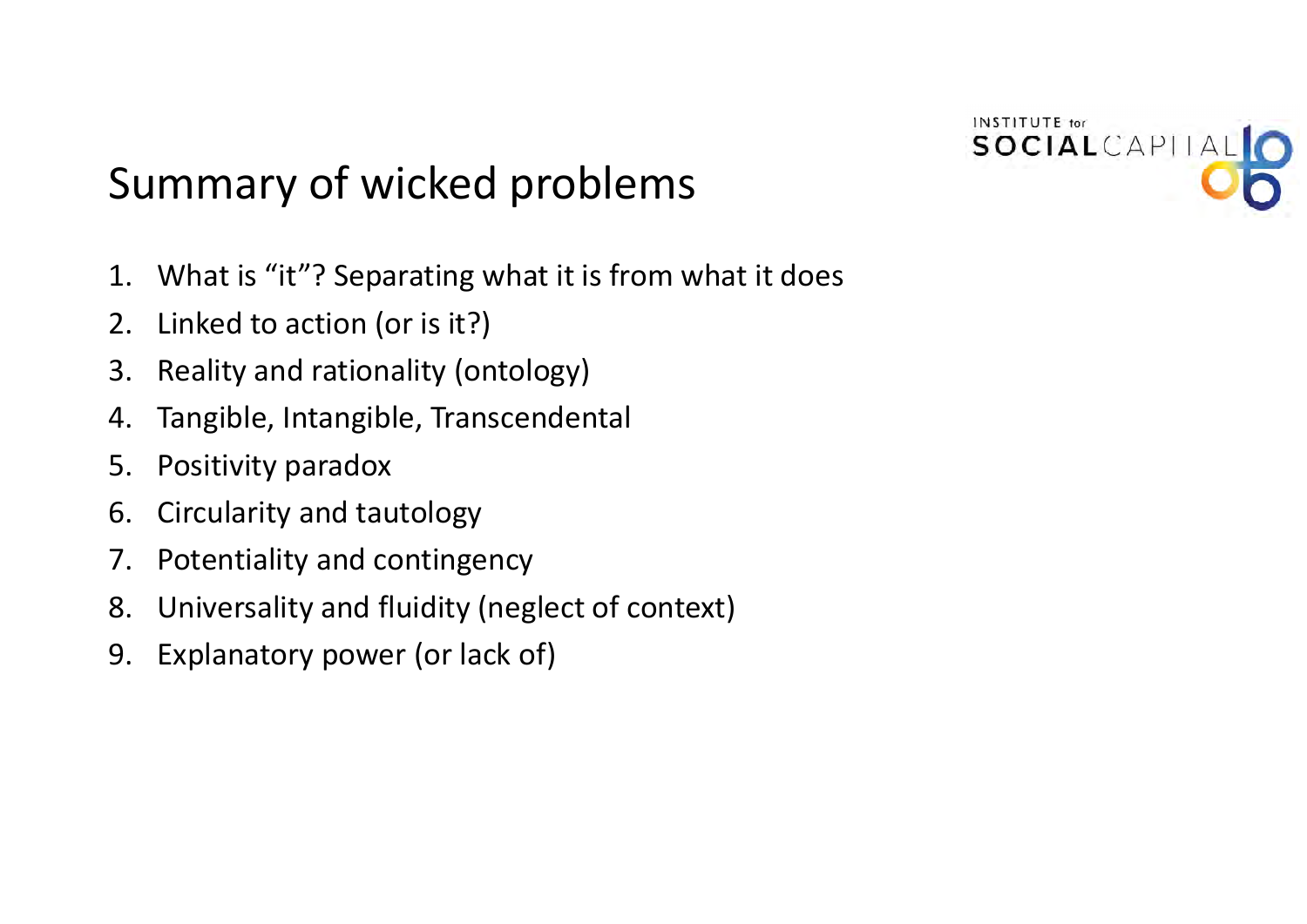

What is the way forward?

- We need to look deeply into the theoretical foundations of conceptual approaches to social capital, or lack of such foundations.
- $\bullet$  Difficult questions need to be asked about the appropriateness of different approaches and we need to dig into the action‐theoretical and ontological foundations of different approaches.
- We cannot continue to use complexity and the interdisciplinary nature of social capital as an excuse for poor scholarship.
- We need to acknowledge that continued empiricism on weak theoretical foundations is unlikely to resolve these problems.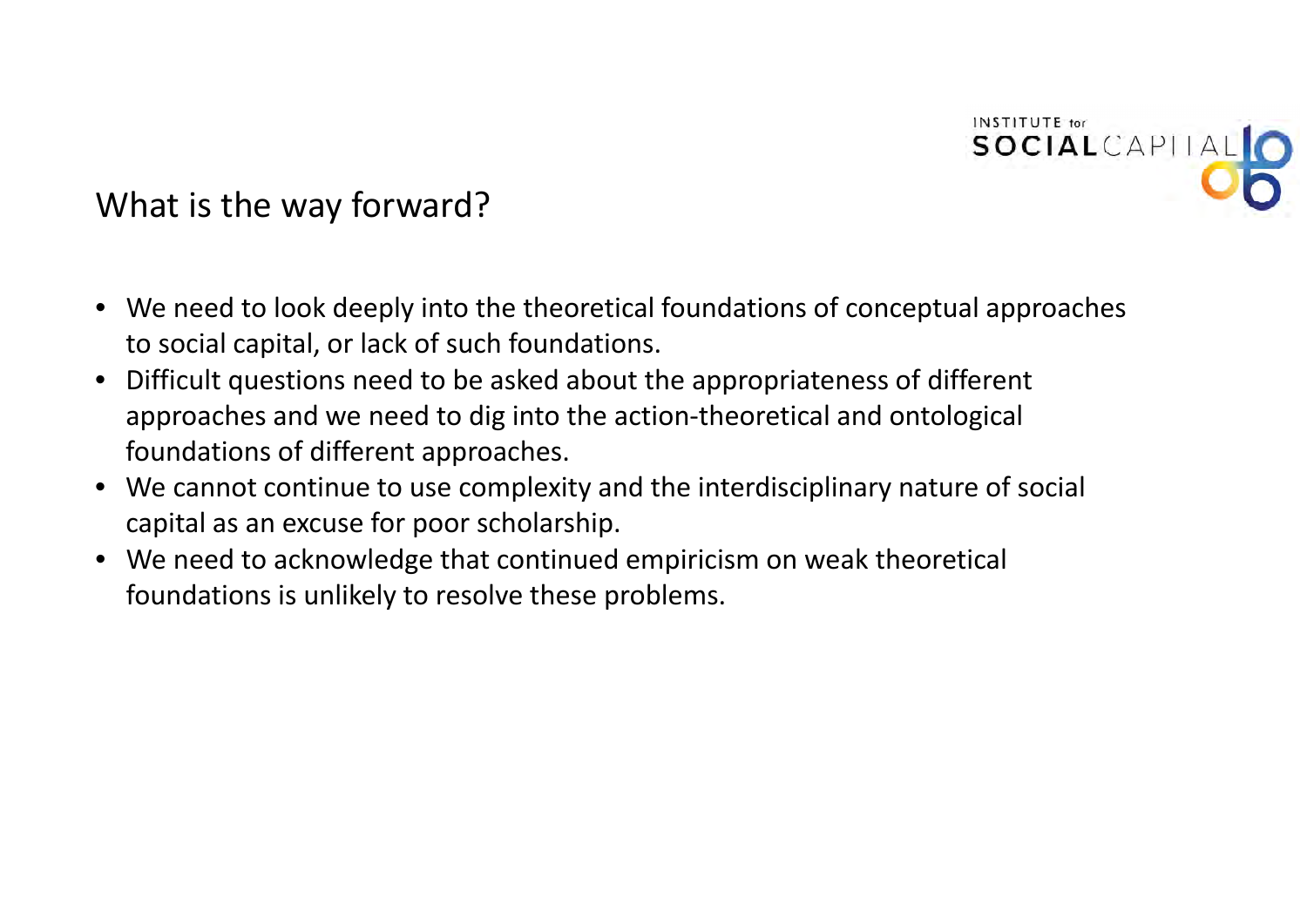

#### Some difficult questions

- • Why have so many scholars abandoned academic and intellectual rigor in the application of social capital?
- $\bullet$ • How do they not understand the tautology and truisms in their research?
- •**•** How does this failure fit within the context of sector trends in academia and dominant episteme and paradigms?
- $\bullet$  Who bears responsibility for the poor scholarship published in peer‐reviewed journals?
- •• How can these problems be resolved?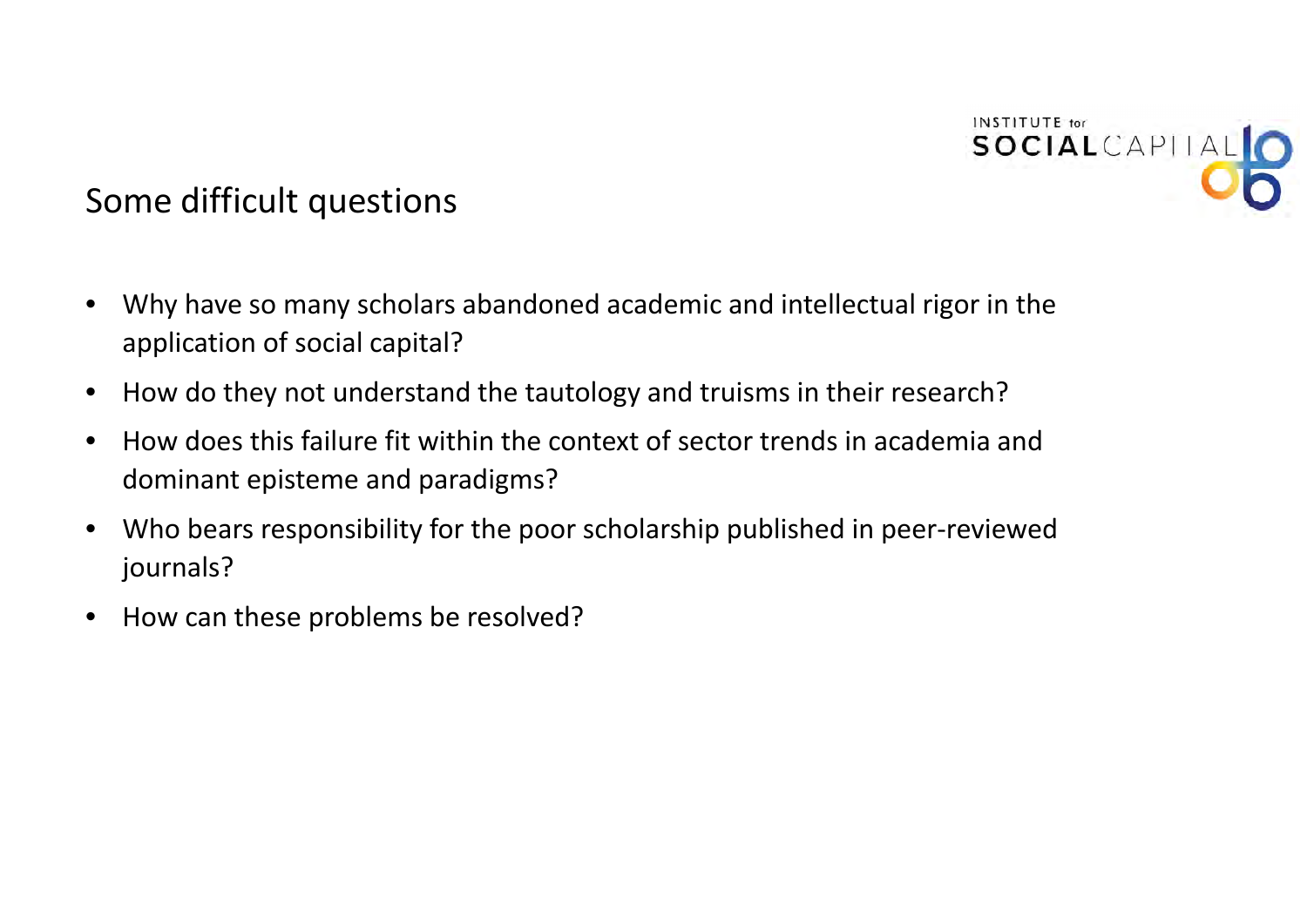

## Lessons from criticisms of social capital

- The criticisms of social capital may seem damning
- Many of the problems with the use of social capital would be avoided if there was not cavalier use of the concept
- Solutions require careful consideration of the theoretical foundations of social capital and attention to rigorous research design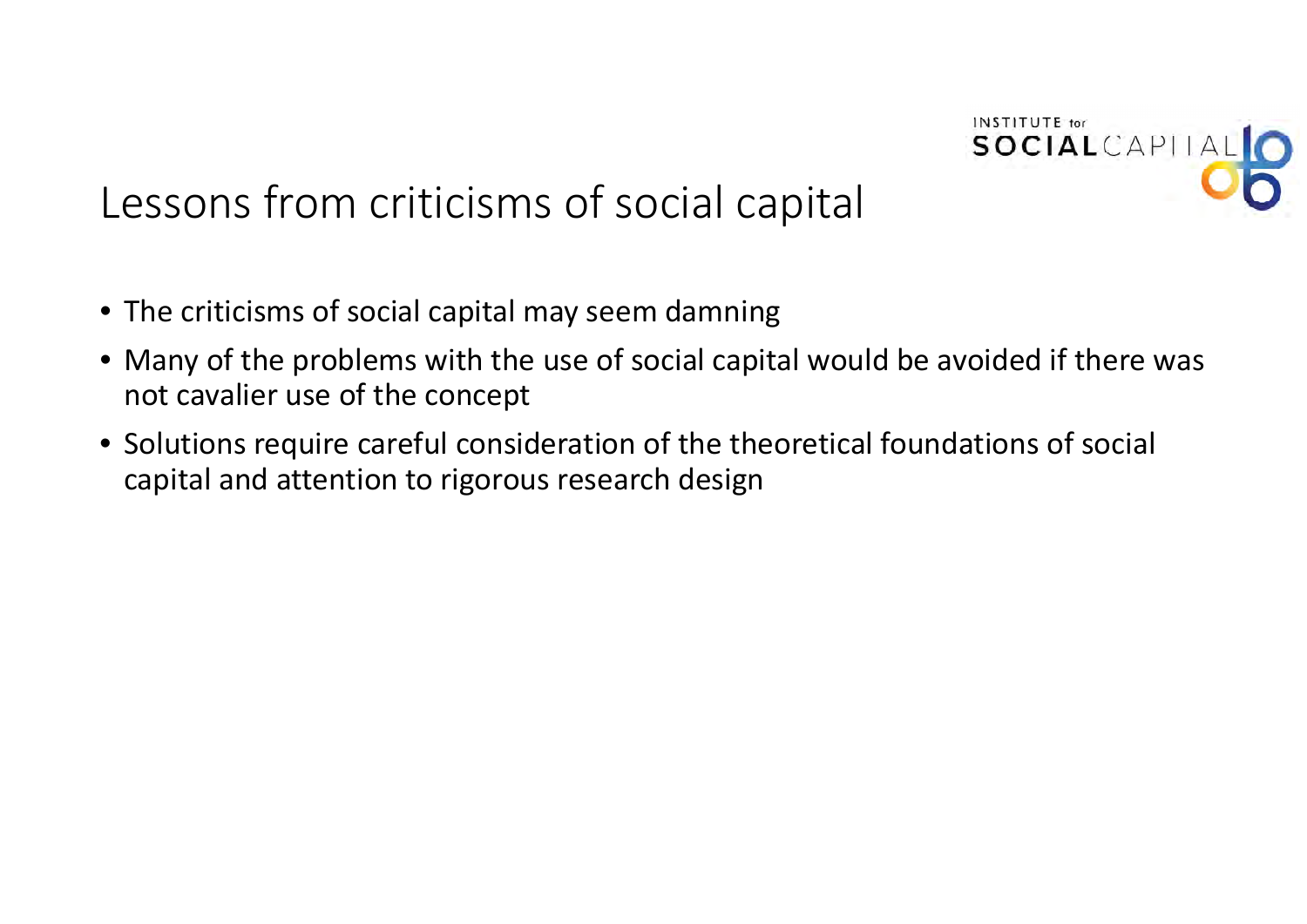

## Lessons from criticisms of social capital

- Don't lose the social by allowing rationalism, individualism, and reductionism to reify the 'social'
- Don't treat social capital as capital, it's not capital in the traditional sense, it's more appropriately <sup>a</sup> glue, lubricant, or catalyst
- Don't use social capital if <sup>a</sup> more appropriate term exists
- Don't perpetuate the existing vulgar scholarship by oversimplifying or inappropriately aggregating aspects
- Don't get caught in <sup>a</sup> circular argument be very clear about what is source, form, consequence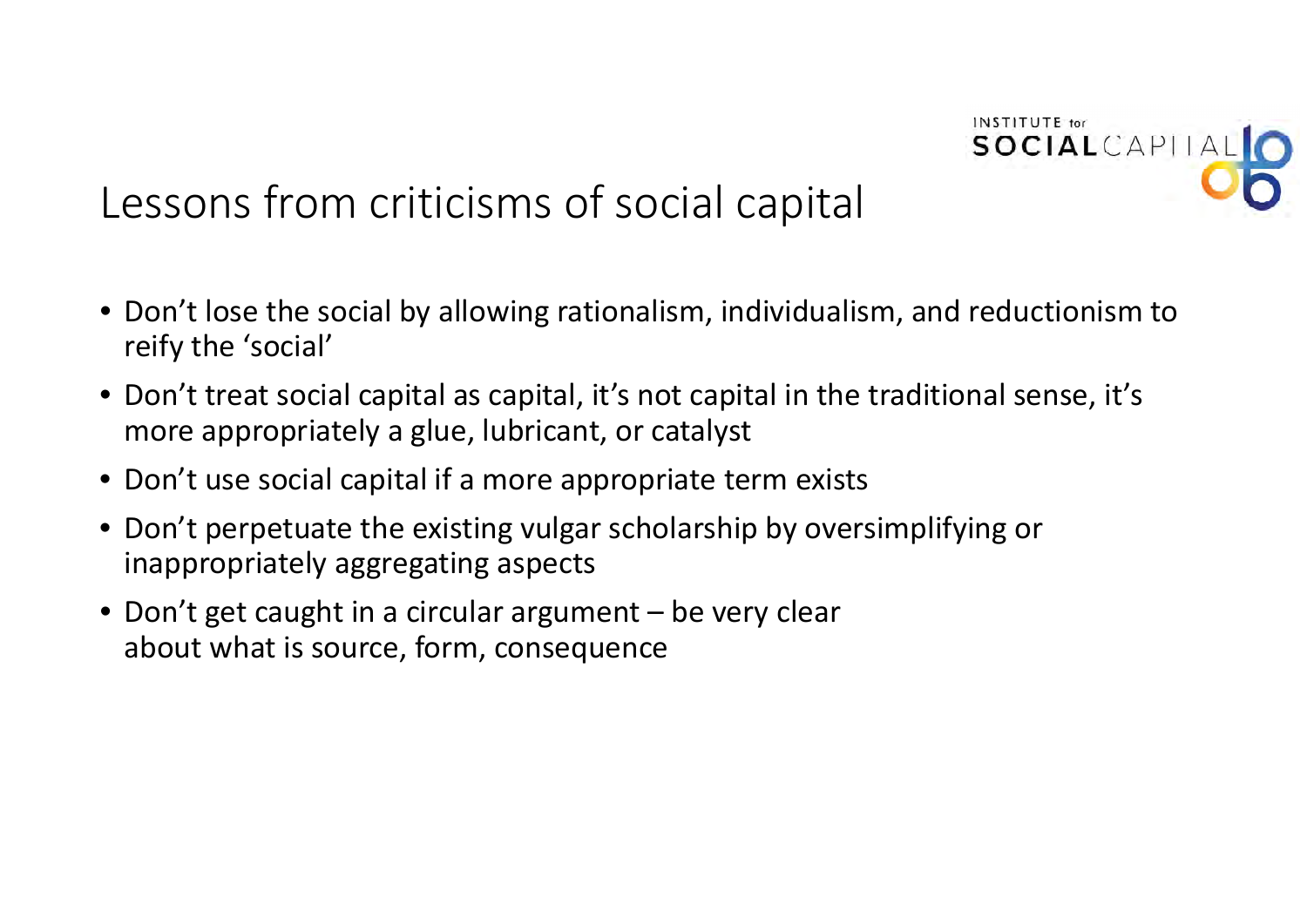

## Lessons from criticisms of social capital

- Don't make assumptions about the indicators of social capital, particularly how the data is collected and what its significance is for the aspects of social capital being investigated
- Don't ignore the context where social capital is being used or investigated and be clear about the scope of interest or relevance
- Don't confuse or ignore the different levels at which social capital exists
- Don't create your own definition or instrument where an existing one would suit